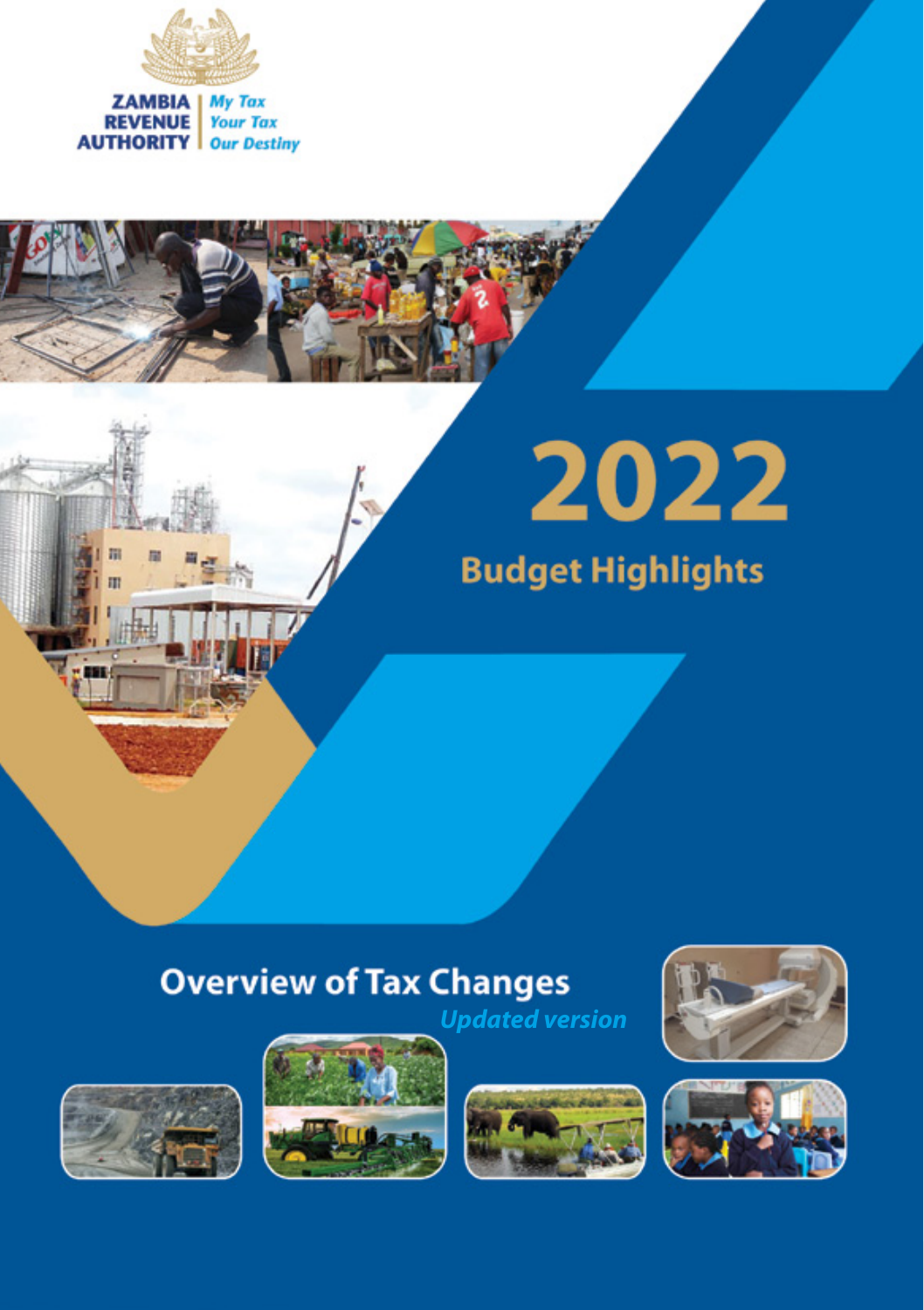**Airtel - \*778# MTN - \*303# ZAMTEL - \*344# Konse Konse - 543** To pay your taxes use:

# **TaxOnApp**

## How to get started?

- 1. Go to Google Play store and ` download it today.
- 2. If registered on **Tax***O***nline**, use your TPIN & **Tax***O***nline** password to access features on the application.

 *If you have forgotten your password you can use the forgot password feature*

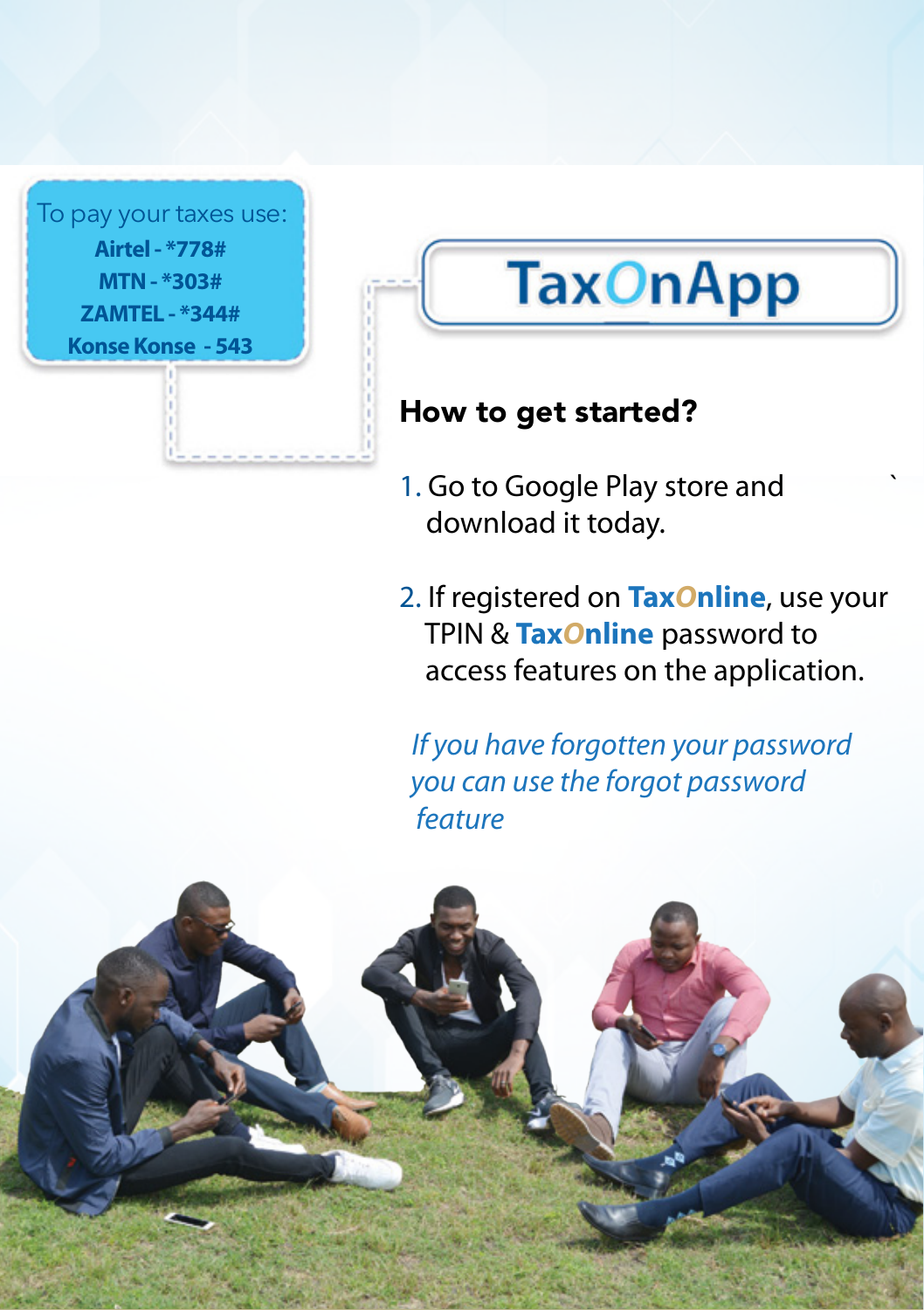### **TABLE OF CONTENT**

|     | Introduction                                            | $\overline{4}$ |
|-----|---------------------------------------------------------|----------------|
| 1.0 | <b>Direct Taxes Measures</b>                            | 5              |
| 1.1 | Revenue Concession measures                             | 5              |
| 1.2 | Compensating measures                                   | 7              |
| 1.3 | Housekeeping measures                                   | 7              |
| 2.0 | <b>Property Transfer Tax Measures</b>                   | 10             |
| 2.1 | Compensating measures                                   | 10             |
| 2.2 | Housekeeping measures                                   | 10             |
| 3.0 | <b>Transfer Pricing Regulations</b>                     | 13             |
| 3.1 | House Keeping measures                                  | 13             |
| 4.0 | <b>Value Added Tax Measures</b>                         | 15             |
| 4.1 | Revenue Concession measures                             | 15             |
| 4.2 | Compensating measures                                   | 15             |
| 4.3 | Housekeeping measures                                   | 16             |
| 5.0 | <b>Customs And Excise Measures</b>                      | 18             |
| 5.1 | Revenue Concession measures                             | 18             |
| 5.2 | Compensating measures                                   | 19             |
| 5.3 | Housekeeping measures                                   | 21             |
| 6.0 | <b>Measures To Revamp Multi Facility Economic Zones</b> | 24             |

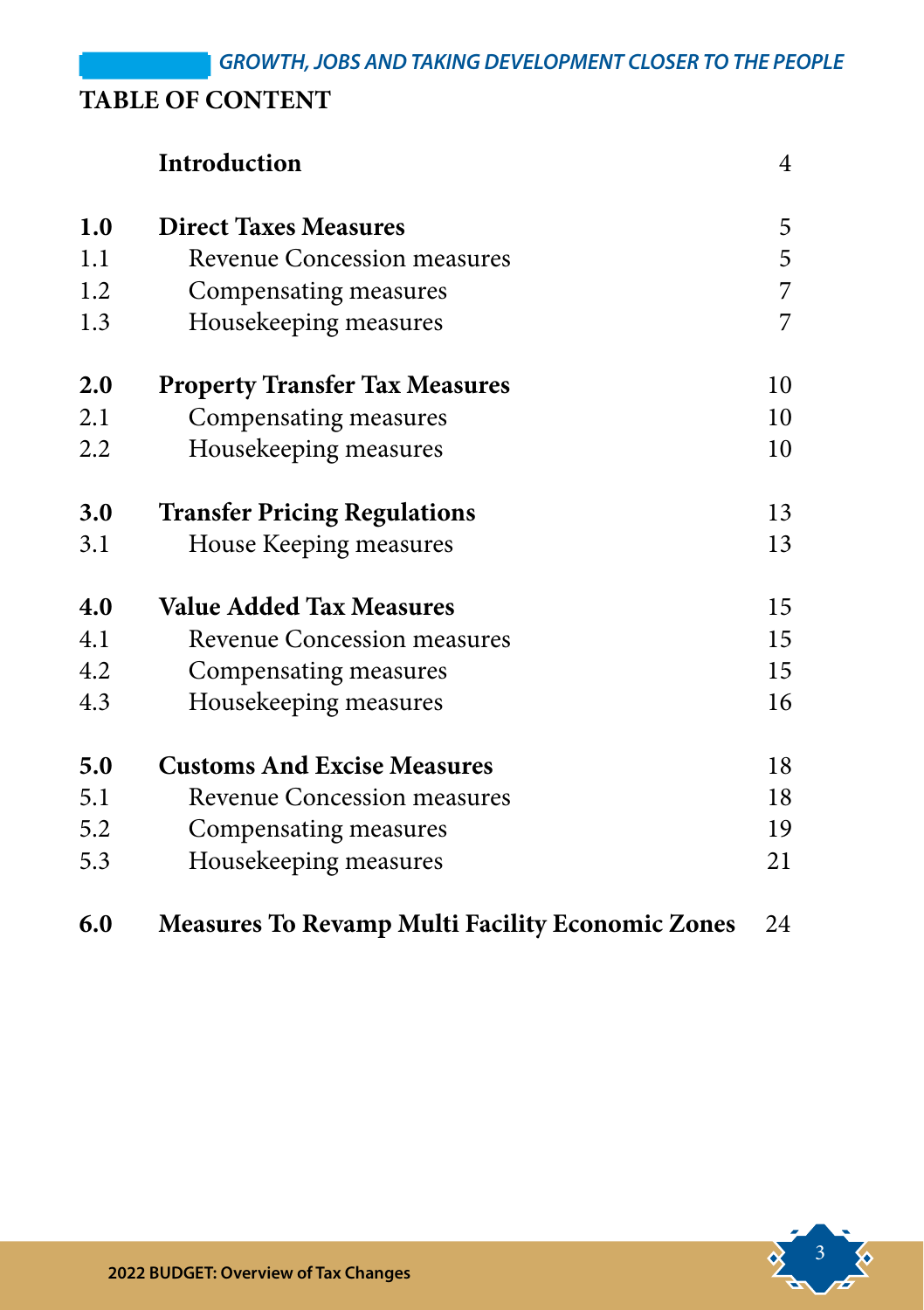#### **INTRODUCTION**

This pamphlet presents an overview of the major changes in the tax legislation and other relevant information to our taxpayers and stakeholders as announced by the Minister of Finance and National Planning, Honourable Dr. Situmbeko Musokotwane, MP in his National Budget Address to the National Assembly for the fiscal year 1st January, 2022 to 31st December, 2022.

The overview gives a guide on the measures announced in the Budget as will be reflected in the various Bills, Statutory Instruments, Regulations and Commissioner General's Rules that contain the enabling legislation. The details are contained in the published legislation. However, it should be noted that some of the measures in this pamphlet are subject to Parliamentary approval while others take effect as per the Honourable Minister's pronouncement.

Kindly visit the ZRA website (www.zra.org.zm) which includes all the information contained in this pamphlet and other useful tax details. You may also contact our Call Centre on 4111.

Dingani Banda **COMMISSIONER GENERAL**

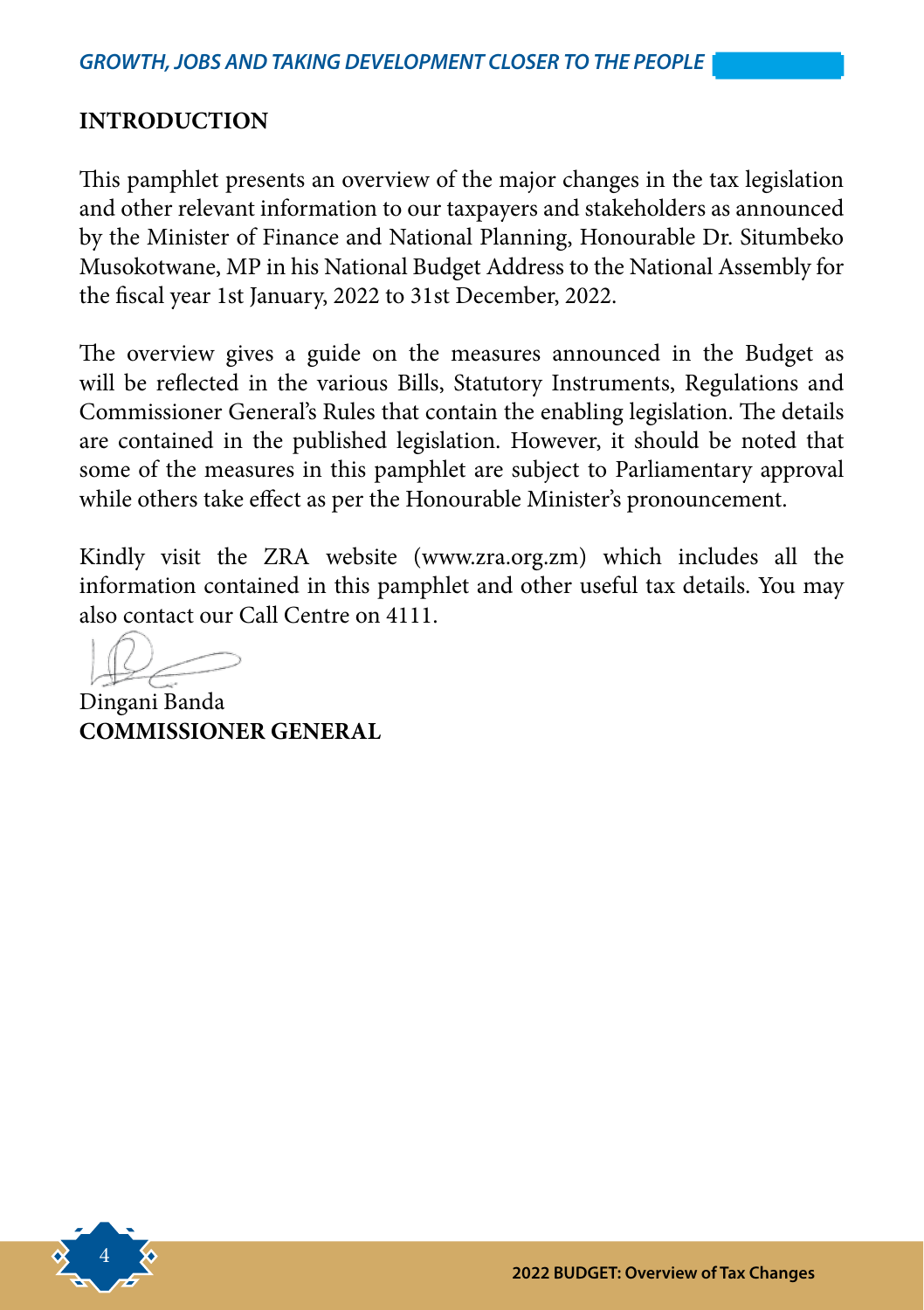#### **1.0 DIRECT TAXES MEASURES**

#### **1.1 REVENUE CONCESSION MEASURES**

#### **1.1.1Increase the exempt threshold for Pay As You Earn (PAYE) to K4, 500 per month from K4, 000 and adjust the income bands accordingly.**

This measure is aimed at providing relief to employees and self-employed individuals, especially those in the lower income brackets.

| <b>CURRENT PAYE REGIME</b>    |                 | <b>PROPOSED PAYE REGIME</b>   |                 |  |
|-------------------------------|-----------------|-------------------------------|-----------------|--|
| <b>Income Band</b>            | <b>Tax Rate</b> | <b>Income Band</b>            | <b>Tax Rate</b> |  |
| $0 - K4,000$ per month        | $0\%$           | $0 - K4,500$ per month        | $0\%$           |  |
| $K4,001 - K4,800$ per month   | $25\%$          | $K4,501 - K4,800$ per month   | $25\%$          |  |
| $K4,801 - K6$ , 900 per month | $30\%$          | $K4,801 - K6$ , 900 per month | 30%             |  |
| Above $K6,900$                | 37.5 %          | Above $K6,900$                | $37.5 \%$       |  |

#### **1.1.2Make Mineral Royalty deductible for Corporate Income Tax assessment purposes.**

This measure seeks to make Mineral Royalty a deductible expense for income tax purposes in line with international good practice. This will enhance investment in the sector and contribute to economic growth and job creation.

#### **1.1.3Reduce the standard Corporate Income Tax rate to 30 percent from 35 percent but maintain the top marginal tax rate for telecommunication companies at 40 percent.**

This measure is intended to provide relief to businesses in order to promote investment, economic growth and job creation following the adverse economic impact of the COVID-19 pandemic.

#### **1.1.4Extend the 15 percent Corporate Income Tax rate on income earned by hotels and lodges on accommodation and food services to 31st December, 2022 from 31st December, 2021.**

This measure is aimed at providing relief to businesses in the hospitality industry in order to safeguard employment and investment in the sector amidst the COVID-19 pandemic.

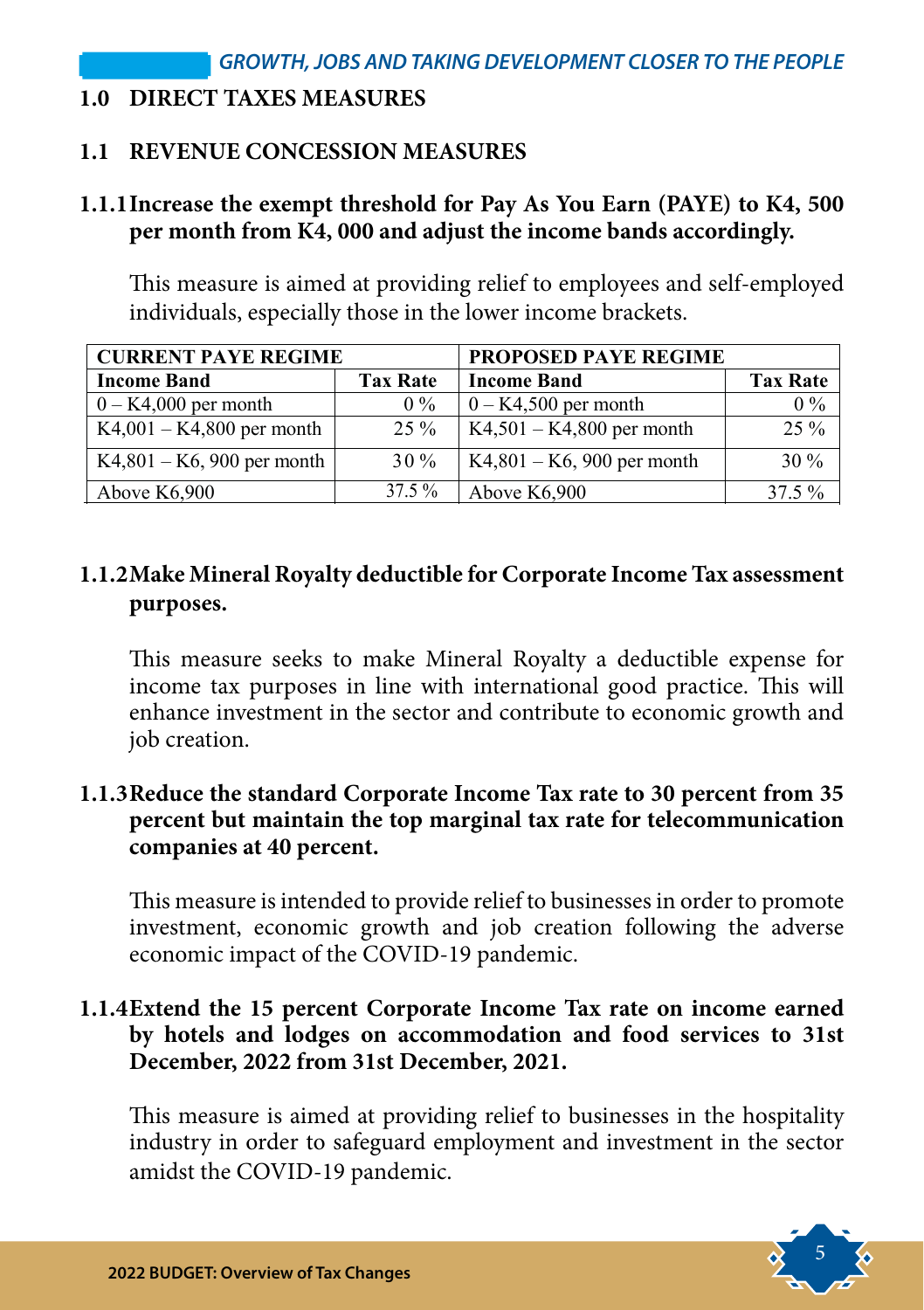#### *GROWTH, JOBS AND TAKING DEVELOPMENT CLOSER TO THE PEOPLE*

**1.1.5Extend the tax exemption relating to payments of interest arising on bank accounts held by individuals to all interest earning accounts held by individuals with institutions registered under the Banking and Financial Services Act.**

This measure seeks to extend the tax exemption relating to payments of interest arising on bank accounts held by individuals to interest earned by individuals on all interest earning accounts held with institutions registered under the Banking and Financial Services Act.

**1.1.6 Reform the rental income tax regime by charging Turnover T ax at the rate of 4 percent on rental income below K800,000 per annum and apply the Income Tax regime for individuals or corporates with rental income above K800,000 per annum.**

This measure is intended to align the treatment of rental income with that of other income sources.

#### **1.1.7Suspend Corporate Income Tax for persons carrying on the business of manufacturing ceramic products for the charge years 2022 and 2023.**

This measure seeks to promote the production of locally manufactured ceramic products and create jobs.

#### **1.1.8Increase the period for disallowed interest deduction carry forward to 10 years from 5 years.**

This measure intends to align the period for disallowed interest deduction carry forward with the current legislation on tax carry forward limit of losses.

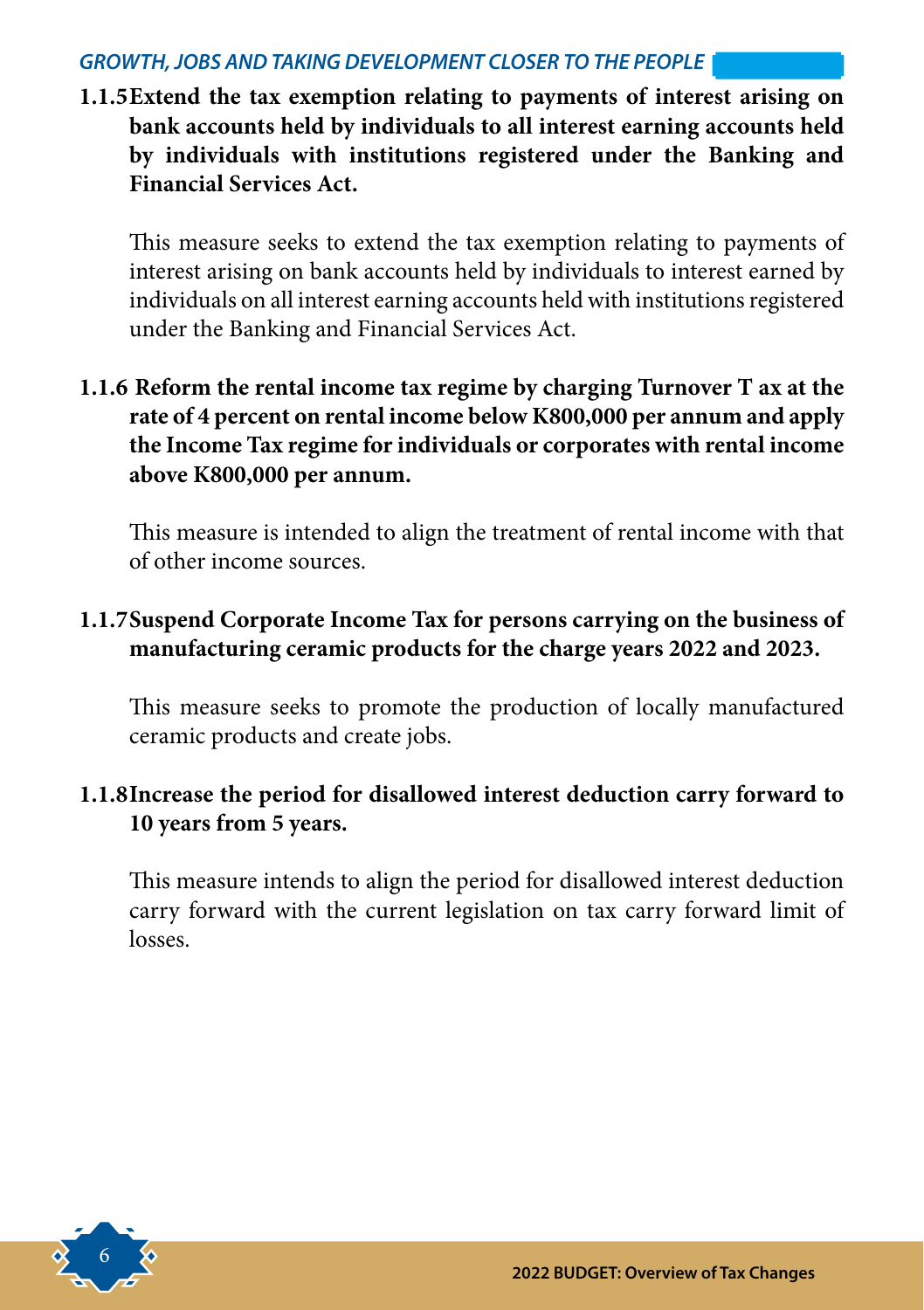#### **1.2 COMPENSATING MEASURES**

|        | 1.2.1 Revise upwards the bands for presumptive taxes on taxis and buses as |  |  |  |
|--------|----------------------------------------------------------------------------|--|--|--|
| below. |                                                                            |  |  |  |

| <b>Vehicle Sitting</b> | <b>Current Tax</b> | <b>Proposed Tax</b> |
|------------------------|--------------------|---------------------|
| Capacity               | Per Annum (K)      | per Annum (K)       |
| 64 seater and above    | 10,800             | 12,960              |
| $50 - 63$ seater       | 9,000              | 10,800              |
| 36 - 49 seater         | 7,200              | 8,640               |
| 22 - 35 seater         | 5,400              | 6,480               |
| $18 - 21$ seater       | 3,600              | 4,320               |
| 12 - 17 seater         | 1,800              | 2,160               |
| Below 12 seater        | 900                | 1,080               |

This measure seeks to adjust presumptive taxes on motor vehicles for the carriage of persons which were last revised in 2018.

#### **1.2.2 Introduce Withholding Tax at the rate of 20 percent on reinsurance placed with reinsurers not licensed in Zambia**.

This measure is intended to encourage the uptake of reinsurance from local firms and further develop the industry.

#### **1.3 HOUSEKEEPING MEASURES**

#### **1.3.1 Make Public Benefit Organisation approvals issued under the Income Tax Act renewable and align it with the renewal process under the Customs and Excise Act.**

This measure is intended to require Public Benefit Organisations to renew their approvals for tax relief under the Income Tax Act and align it with the three-year renewal period under the Customs and Excise Act.

#### **1.3.2 Introduce a mandatory requirement for gaming and betting tickets to display the withholding tax payable on potential winnings. Further, make this a condition for holding a gaming and betting license whether operating online or through physical stores.**

This measure is intended to enhance tax compliance on betting, casino, lottery, gambling and gaming activities.

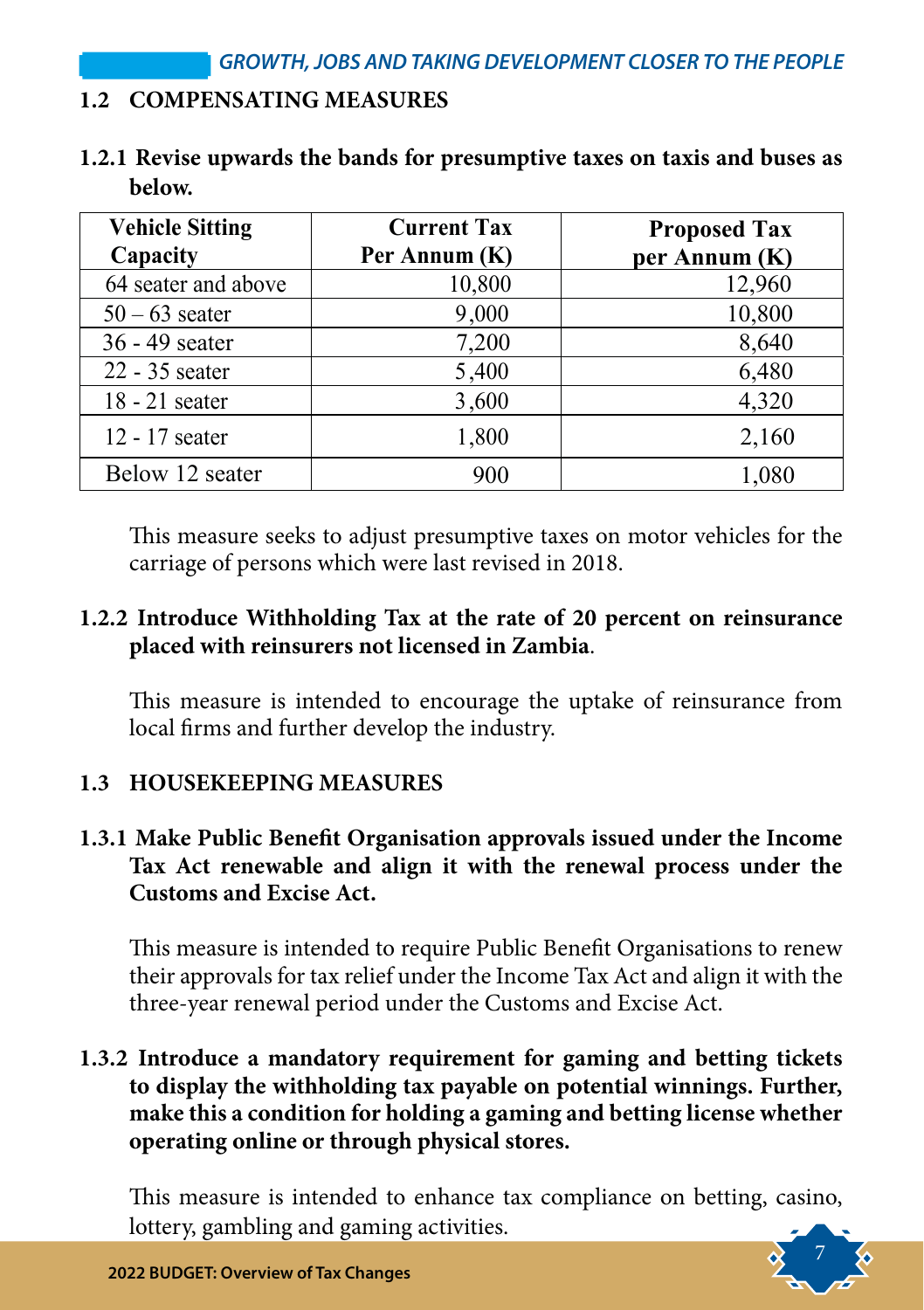#### *GROWTH, JOBS AND TAKING DEVELOPMENT CLOSER TO THE PEOPLE*

**1.3.3 Remove reference to "an approved fund" in the Second Schedule Part IV Paragraphs 7 (a) and (q) of the Income Tax Act which exempts lumpsum payments and pension from tax in order to align the Income Tax Act with the constitution.** 

This measure is intended to align the provisions in the Income Tax Act with the constitution by exempting lumpsum payments and pension regardless of whether the fund is approved or not.

Currently, only lumpsum payment or pension payments made from an approved pension fund are exempt.

#### **1.3.4 Amend Paragraph 1 (1) (b) of the Charging Schedule to require persons with disability to be registered with the Zambia Agency for Persons with Disabilities.**

This measure is intended to facilitate claims for tax credit on account of disability, especially those made in respect of prior charge years. It will also harmonise the requirements for claims of disability tax credit with those for claiming a Customs rebate under the Customs and Excise Regulation 87A.

#### **1.3.5 Amend the Tenth Schedule to the Income Tax Act, which provides the list of activities that should be undertaken for an organisation to qualify as a Public Benefit organisation to clarify the wording in part (1)(a)**

This measure is intended to correct the typographical error in part  $(1)(a)$  of the Tenth Schedule to the Income Tax Act to include the missing words "or the provision of" in the appropriate place.

#### **1.3.6 Amend the Tenth Schedule to the Income Tax Act, which provides the list of activities that should be undertaken for an organisation to qualify as a Public Benefit organisation to clarify that the provision of higher education by a public university is a public benefit activity.**

This measure seeks to clarify that public universities are eligible to be approved as Public Benefit Organisations.

#### **1.3.7 Amend Section 15 of the Income Tax Act by deleting the word "Charities" and replacing it with the words "Approved Public Benefit Organisations".**

This measure seeks to update the reference to "Charities" as approved Public Benefit Organisations and bring Section 15 of the Income Tax Act in line with the Second Schedule to which it refers.

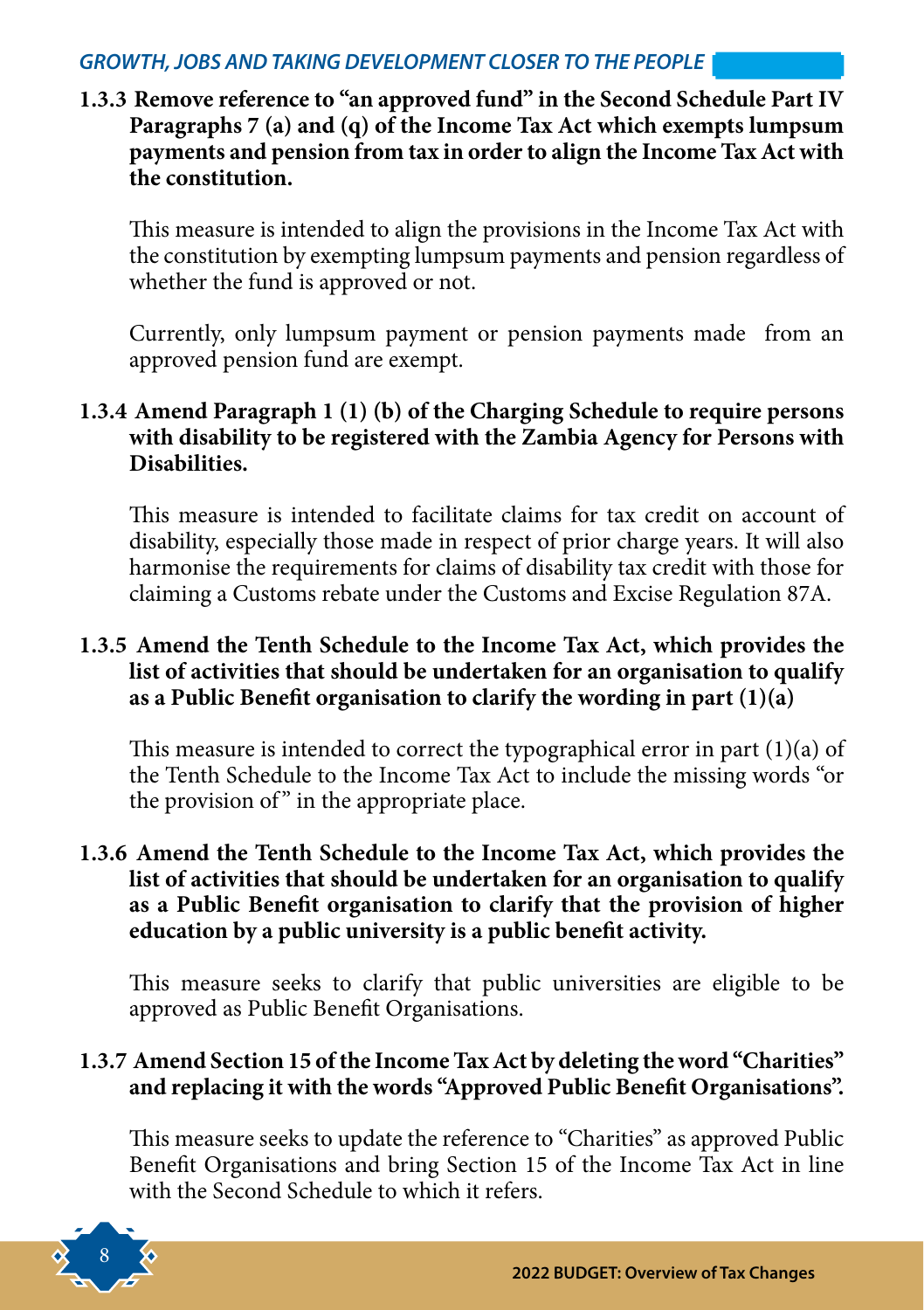#### **1.3.8 Introduce a definition for "winnings" in Section 2 of the Income Tax Act.**

This measure intends to introduce a definition of "winnings" in the Income Tax Act and thereby provide clarity on winnings that are subject to Withholding Tax.

#### **1.3.9 Amend the Ninth Schedule to change the definition for "Gross Takings" in the Income Tax Act.**

This measure seeks to amend the definition of "gross takings" to clarify the pay-outs that are subject to tax. For example, pay-outs arising from playing chips that have been redeemed for cash will not be subject to tax.

#### 1**.3.10 Amend Section 82A to remove the redundant provisions on Withholding Tax filing and align the provisions with the automated process.**

This measure seeks to amend Section 82A by deleting Sub-sections (2A) and (3) and amending sub-section 4 to align it with the filing and payment process which has now been automated. The measure further intends to clarify that both a return and payment of tax should be submitted and made within 14 days after the end of the month in which a payment subject to withholding is made.

#### **1.3.11 Amend Section 6 of the Income Tax Act to correct the side note.**

This measure seeks to update the side note to appropriately reflect its content following amendment to the Section effected by amendment Act No. 20 of 2020.

#### **1.3.12 Amend Section 18 of the Income Tax Act to clarify that the income under Sub-section 1(j) is also part of the list of income deemed to be from a source within the Republic under Section 18.**

This measure is aimed at introducing punctuation changes that will show a continuation of item (i) to (j).

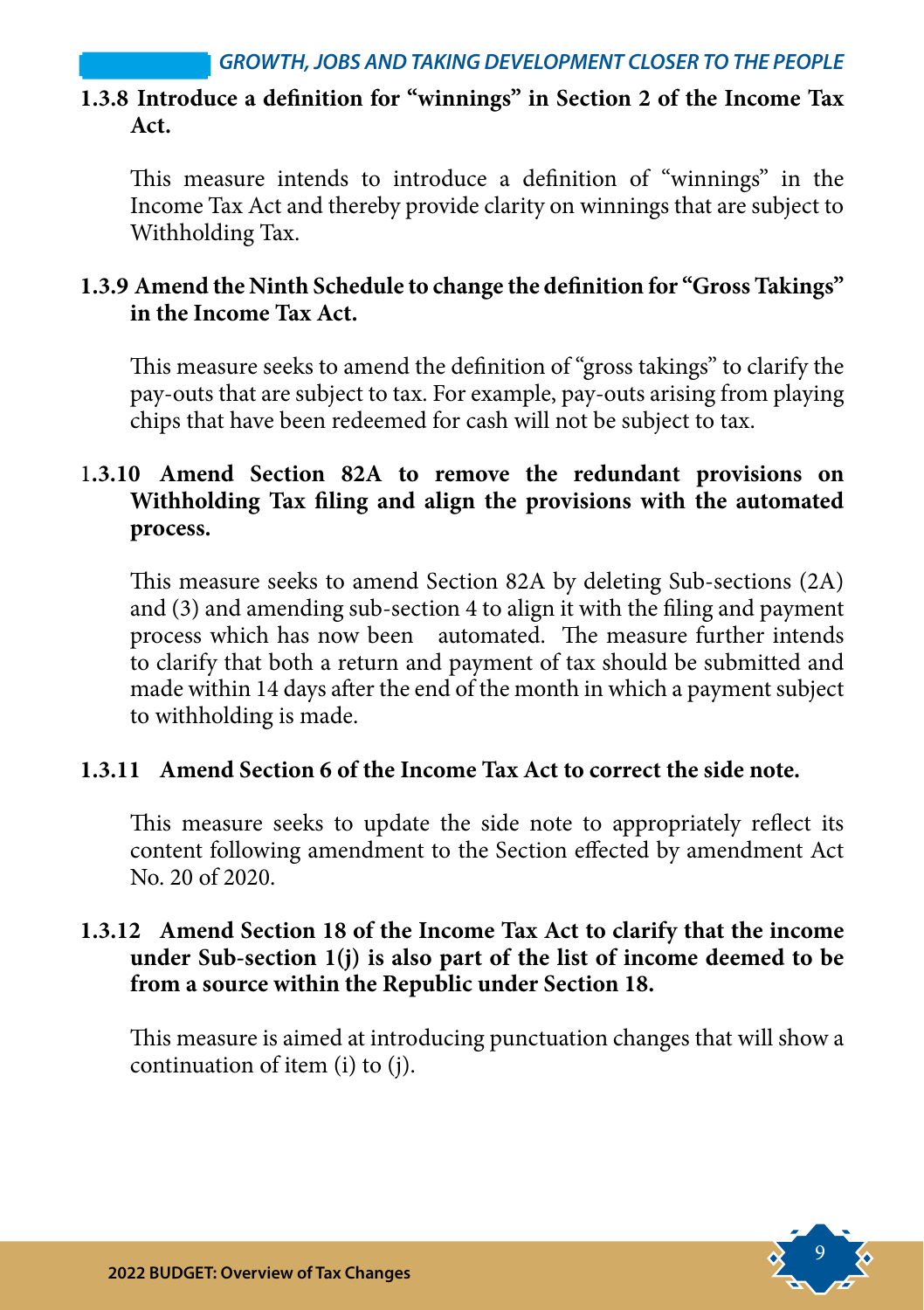**1.3.13 Amend the definition of Commodity Royalty ("CR") in the Income Tax Act so as to include payments made by a person resident in the Republic to another person equally resident in Zambia. Further, amend the definition so as to remove or expand on the element of royalty financing.** 

This measure seeks to expand the definition of commodity royalty to include payments made to a Zambian company and that such payment maybe for royalty financing or maybe a general agreement to make a payment based on parameters such as profit and production, among others.

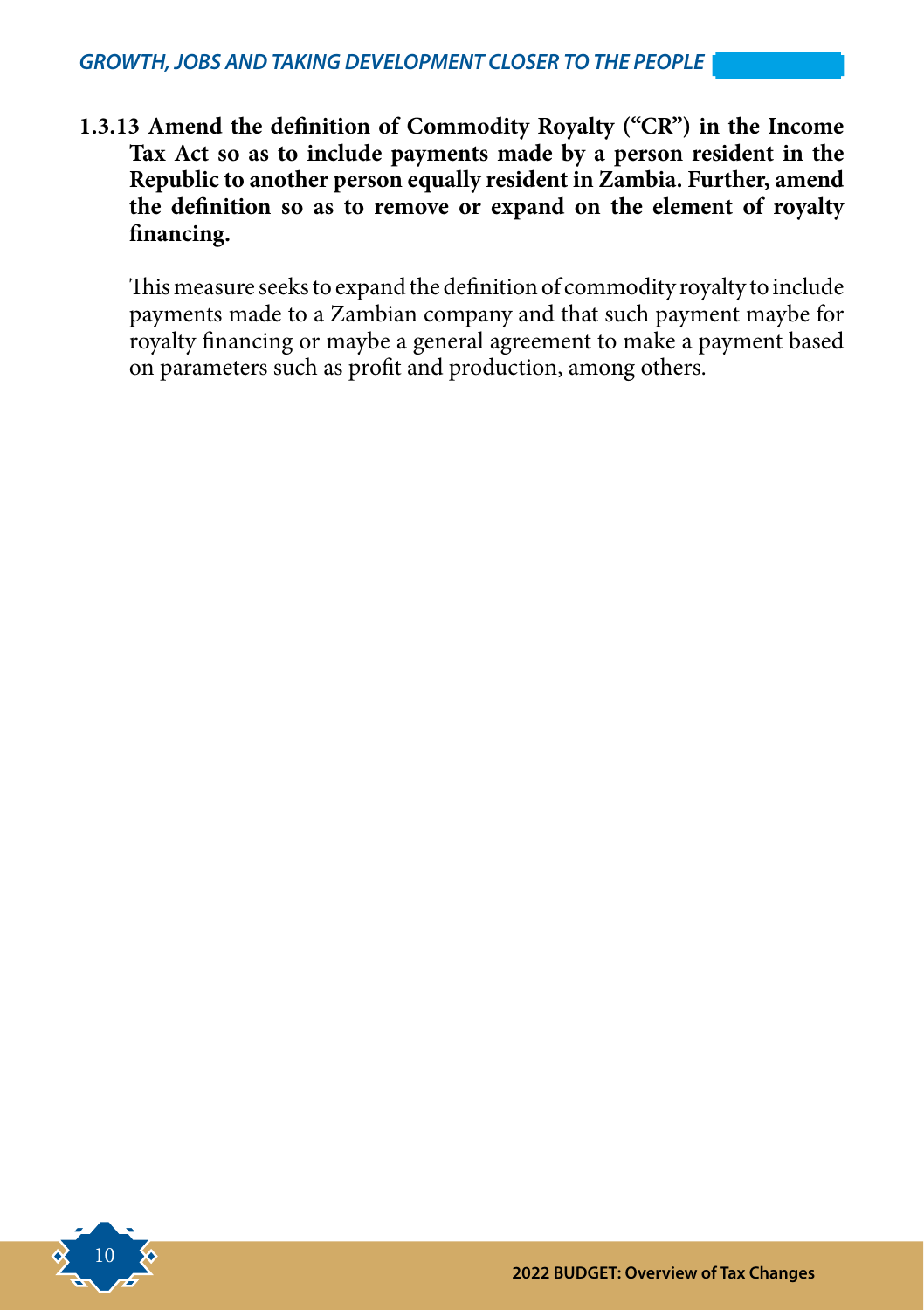#### **2.0 PROPERTY TRANSFER TAX MEASURES**

#### **2.1 COMPENSATING MEASURES**

#### **2.1.1Extend Property Transfer Tax on the transfers of mineral processing and other mining related licenses at the applicable rate of 10 percent.**

This measure aims to subject transfers of mineral processing licenses to Property Transfer Tax as they have intrinsic value akin to a mining right.

#### **2.2 HOUSEKEEPING MEASURES**

**2.2.1Amend Section 3 (2) of the Property Transfer Tax Act by deleting the words "the Commissioner or to" to clarify that the Commissioner General can delegate to anyone in the Authority and not in a specific Division.**

This measure intends to provide clarity that the Commissioner General can delegate to any authorized officer in the Authority.

**2.2.2 Amend Section 3 of the Property Transfer Tax Act to delete "Commissioner" and replace it with "Commissioner General" in the side note.**

This measure seeks to clarify that Section 3 refers to the functions and powers of the Commissioner General.

#### **2.2.3 Amend Section 4 (1B) of the Property Transfer Tax Act in respect of indirect transfer of shares to include the word "consecutive" in the approppriate place.**

This measure seeks to clarify that a transfer of shares referred under subsection (1A), is not liable to tax if the total value of the transferred shares over a period of three consecutive years represents less than ten percent of the total value of shares in the company incorporated in the Republic.

#### **2.2.4 Amend Section 6 (1) (d) of the Property Transfer Tax Act to include the word "approved" before Public Benefit Organisation.**

This measure seeks to clarify that only Public Benefit Organisations which are approved as provided for under the Income Tax Act, may be exempted from Property Transfer Tax.

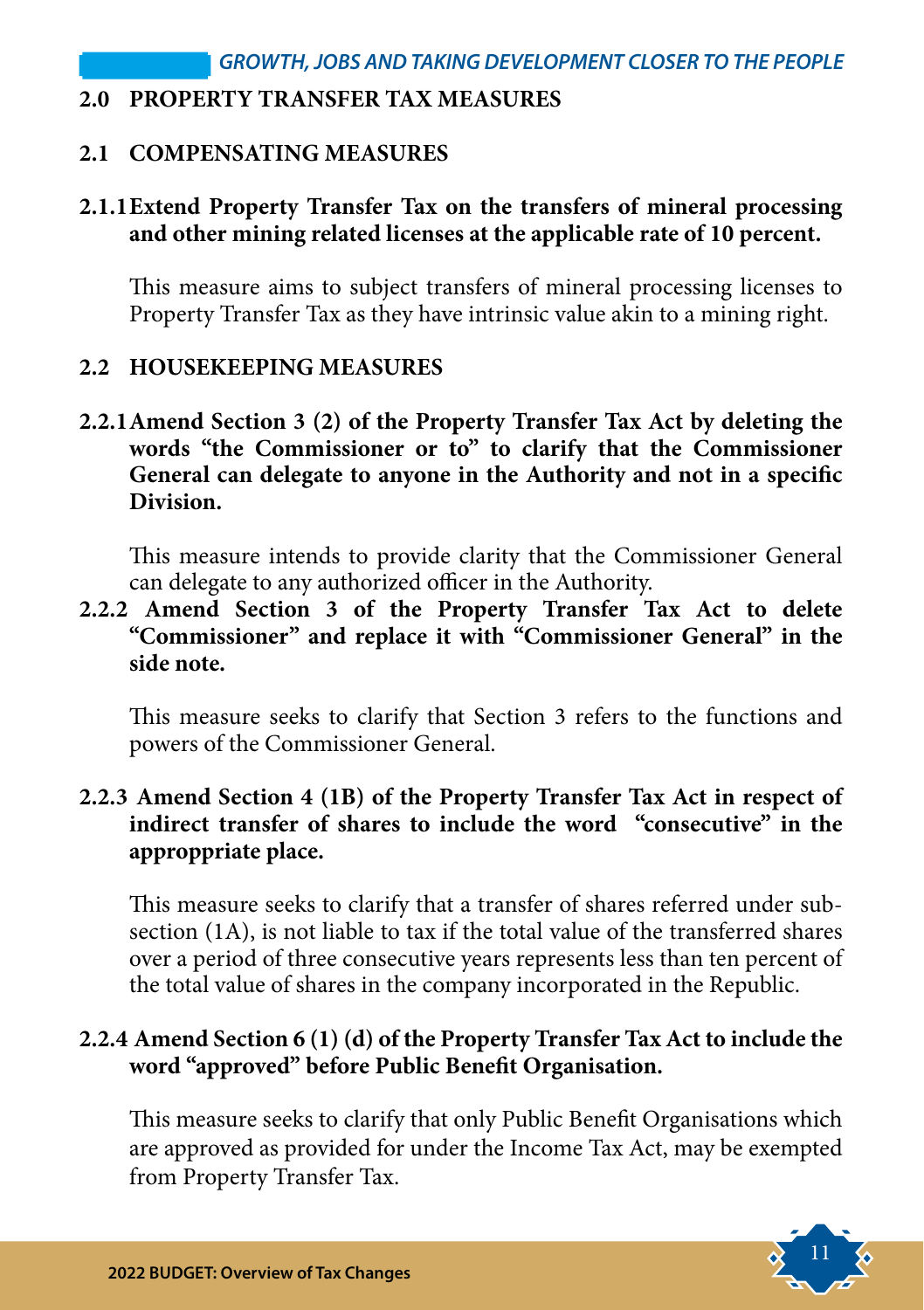#### **2.2.5 Insert Section 9 (1A) in the Property Transfer Tax Act to allow a proxy to file a return in situations where the taxpayer cannot be found.**

This measure intends to allow for the processing of Property Transfer Tax returns through an appointed proxy where the transferor is not available.

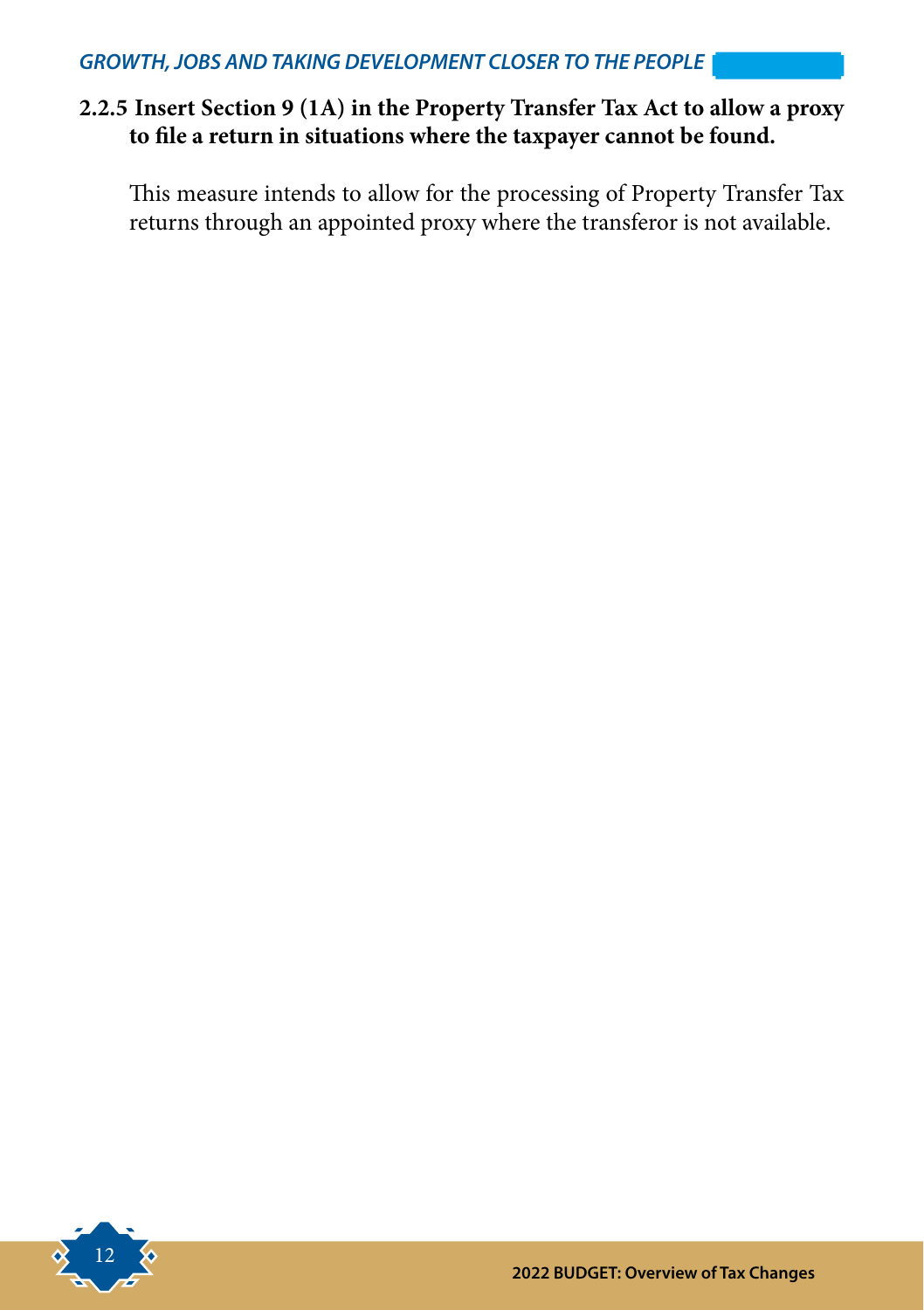#### **3.0 TRANSFER PRICING REGULATIONS**

#### **3.1 HOUSEKEEPING MEASURES**

#### **3.1.1 Amend Regulation 22A (5) part (iii) to replace the words "system failure" with "systemic failure".**

This measure aims to correct the error in Regulation 22A (5) part (iii) that refers to "system failure" instead of "systemic failure". Regulation 22A was introduced through S.I No. 117 of 2020 (Country-by-Country reporting).

#### **3.1.2 Amend Regulation 22A (4) to introduce two additional schedules for submission of information for Country by Country (CbC) reporting.**

This measure is intended to update the Regulations in order to align with international guidance relating to CbC reporting which require Multinational Enterprises (MNEs) to include two new schedules. The new schedules require listing the constituent entities of the MNE's group aggregated per tax jurisdiction and providing any additional information such as the nature of activities of a respective constituent entity.

#### **3.1.3 Introduce Regulation 22A (4)(b) of the Transfer Pricing Regulations to prescribe the procedure for the submission of the Country by Country (CbC) Report to the Commissioner General.**

The measure intends to prescribe the procedure of submitting the Country by Country (CbC) reports.

#### **3.1.4 Amend Regulation 22A (1) to only refer to the local currency threshold of K4.795 billion for submission of Country-by-Country reports by Multinational Enterprises.**

The measure is intended to provide for the use of a single threshold, denominated in Kwacha, for CbC reporting. Currently the Regulation provides for two currencies EUR 750 million and K4.795 billion.

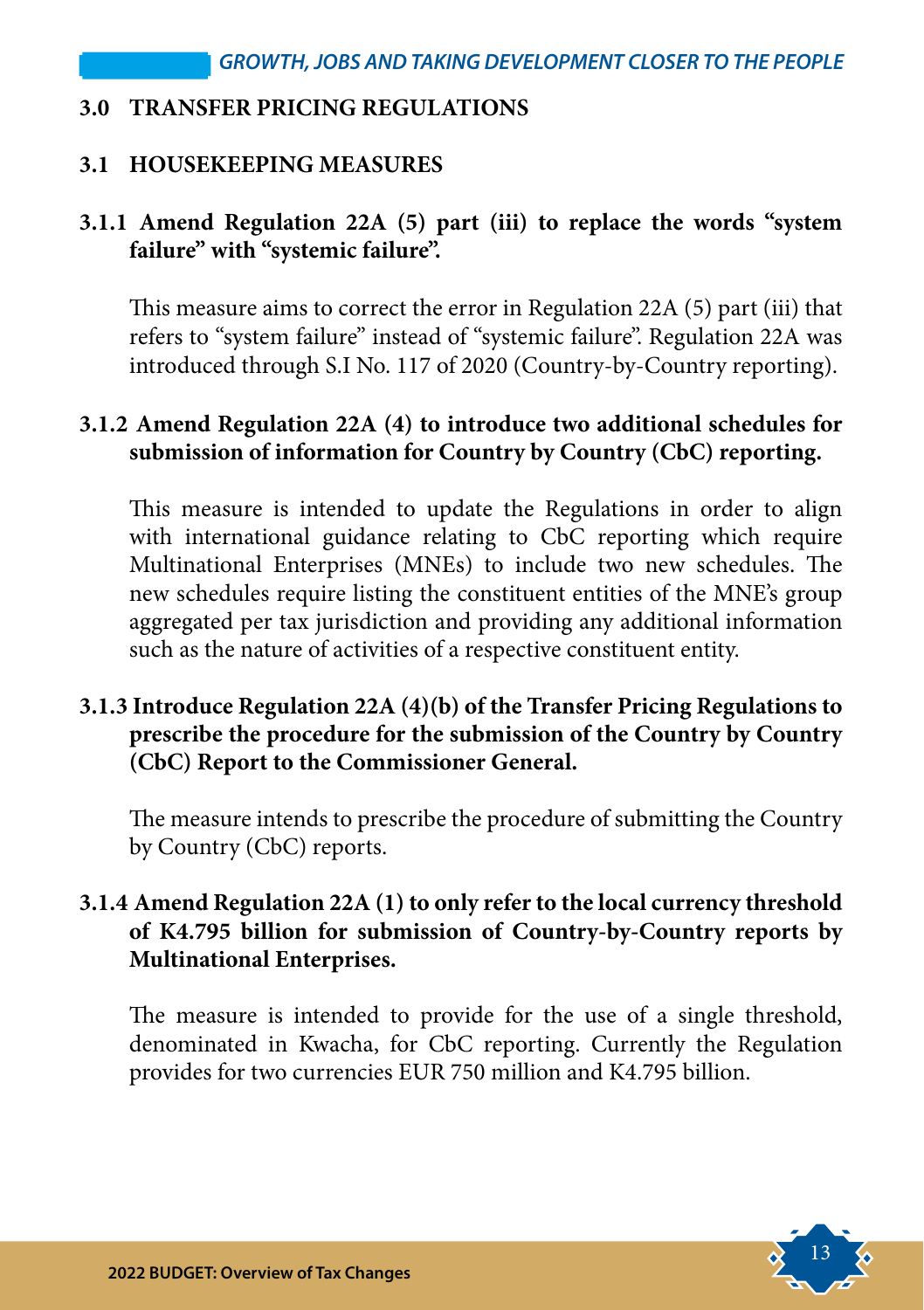#### **3.1.5 Amend Regulation 22A (7) (d) to clarify the conditions under which a local entity will not be required to file the Country by Country (CbC) Report.**

This measure intends to clarify the conditions under which a local entity will not be required to file the Country by Country (CbC) Report by referring to sub-Regulation 7 rather than sub-Regulation 8.

#### **3.1.6 Amend the Transfer Pricing Regulations 10 and 11 to align them to Section 97A (1) and 97A (2) of the Income Tax Act.**

This measure aims to align Transfer Pricing Regulations 10 and 11 with the Income Tax Act following amendment to Sections 97A (1) and 97A (2). This will expand the scope of reference of the Regulations for transfer pricing purposes.

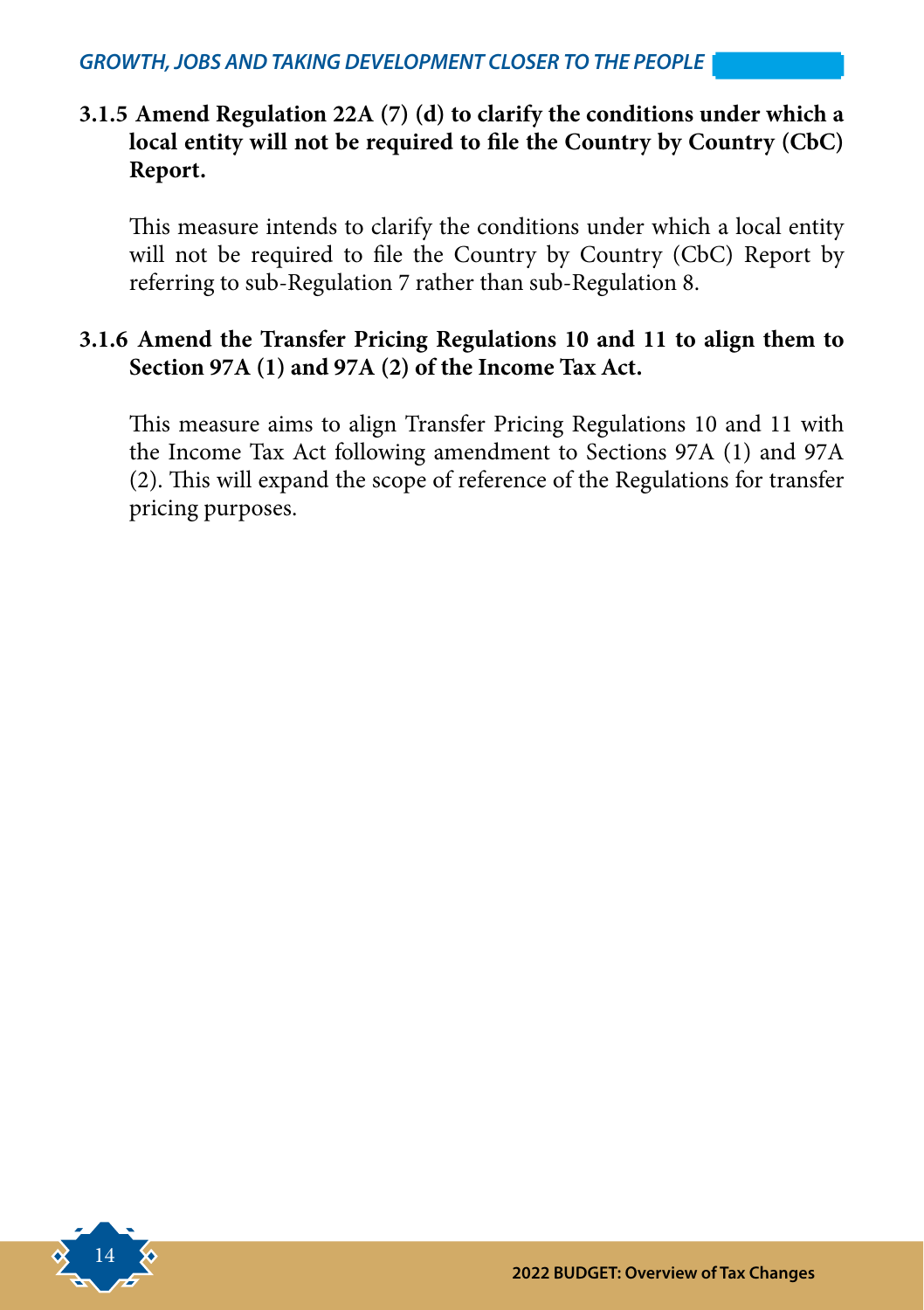#### **4.0 VALUE ADDED TAX MEASURES**

#### **4.1 REVENUE CONCESSION MEASURES**

#### **4.1.1Amend the Zero-rating Order to provide for Zero-rating of the following agricultural equipment and accessories:**

- **a) Manure Spreaders;**
- **b) Balers;**
- **c) Combine Harvesters;**
- **d) Commercial Sprinkler Irrigation Systems;**
- **e) Animal Feed Grinder-Mixer;**
- **f) Pelleting Machines;**
- **g) Sprayer;**
- **h) Trailers of a specific HS code; and**
- **i) Dryers for agricultural products of a specific HS code.**

This measure is intended to promote production in the agricultural sector and enhance food security.

#### **4.1.2 Amend the Zero-rating Order to provide for Zero-rating of solar street lights and solar charge control units.**

This measure seeks to promote the use of alternative renewable energy sources.

#### **4.2 COMPENSATING MEASURES**

#### **4.2.1 Standard rate the supply of property and non-life insurance, and abolish the current applicable Insurance Premium Levy.**

This measure is intended to remove the Insurance Premium Levy on the arrangement, provision, or transfer of non-life insurance services and subject these to Value Added Tax.

#### **4.2.2 Standard rate the supply of booklets and newspapers.**

This measure is intended to broaden the tax base.

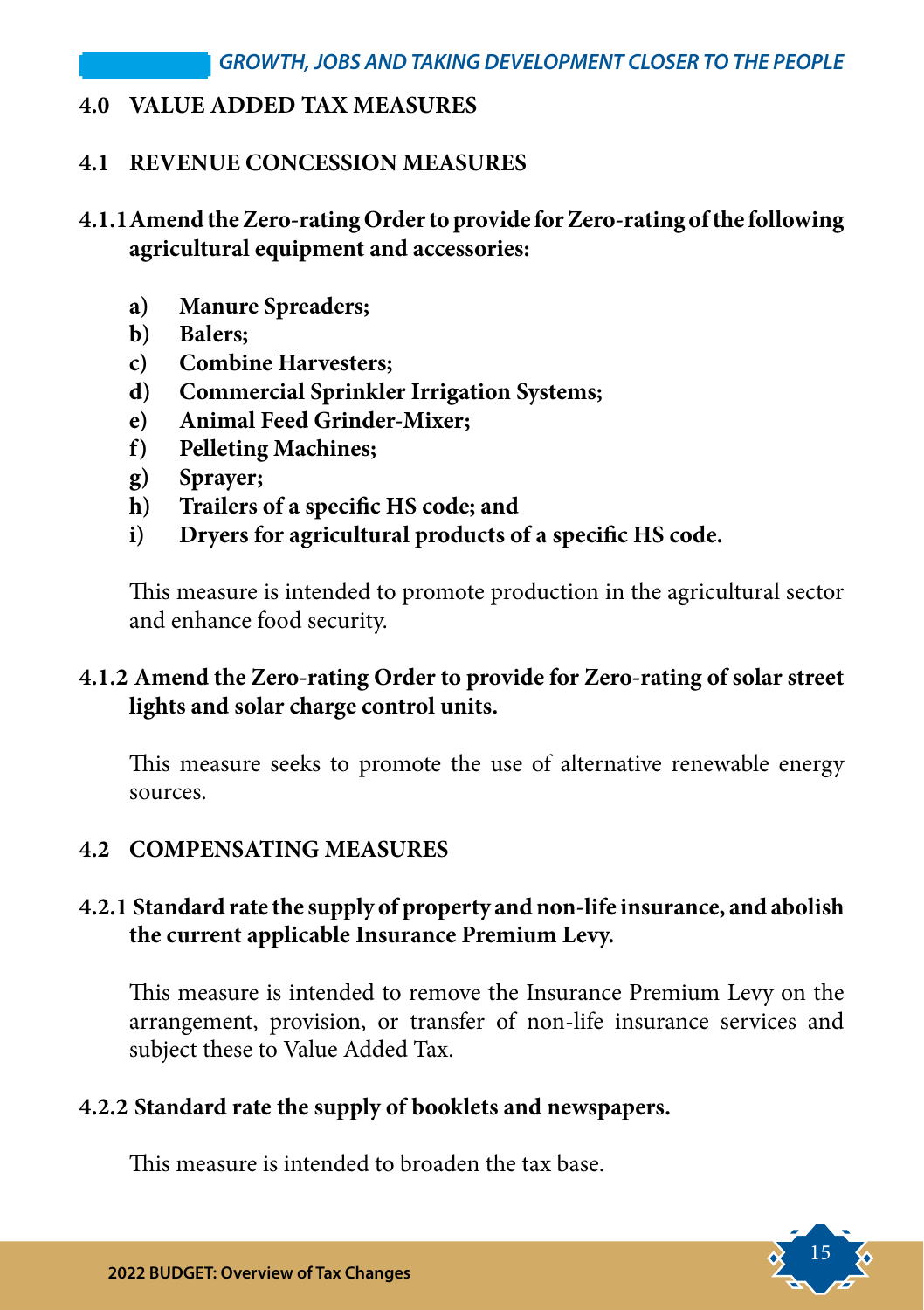#### **4.3 HOUSEKEEPING MEASURES**

#### **4.3.1 Amend Section 7A (1) to provide a clearer meaning of recording daily sales.**

This measure intends to provide clarity that a taxable supplier is required to use an electronic fiscal device to record each sale transaction for any supply. Therefore, taxpayers will not be allowed to record their sales in intervals or as block sales but rather record sales as and when they occur.

#### **4.3.2 Amend Paragraph 2 of the Zero-rating Order to remove the definition of "inclusive tour".**

This measure is intended to remove a redundant definition relating to a repealed provision under Group 1(g).

#### **4.3.3 Amend Regulation 7 of the VAT (Electronic Fiscal Device) Regulations to allow a taxable supplier to only use accounting software integrated with the Tax Invoice Management System.**

This measure is intended to require a taxable supplier using accounting software to have their accounting software integrated with the Tax Invoice Management System.

#### **4.3.4 Amend Section 7(5) of the VAT Act so as to include a graduated penalty regime similar to what is in section 7A (3) of the same Act.**

This measure aims to align the penalty regime in Section 7 (5) with that in Section 7A (3) of the VAT Act.

#### **4.3.5 Amend Section 18 (3)(c) of the VAT Act to clarify the documents required in support of an import by replacing the word "or" with "and".**

This measure seeks to clarify that the provision in the Commissioner General's Rules pertaining to bills of entry is provided for in the VAT Act.

#### **4.3.6 Update side notes on Part 10b of the VAT Exemption Order by replacing SI No. 6 of 2009 with SI No. 110 of 2020.**

This measure aims to refer the side note on Part 10b of the VAT exemption schedule to Statutory Instrument No. 110 of 2020 which replaced Statutory Instrument No. 6 of 2009.

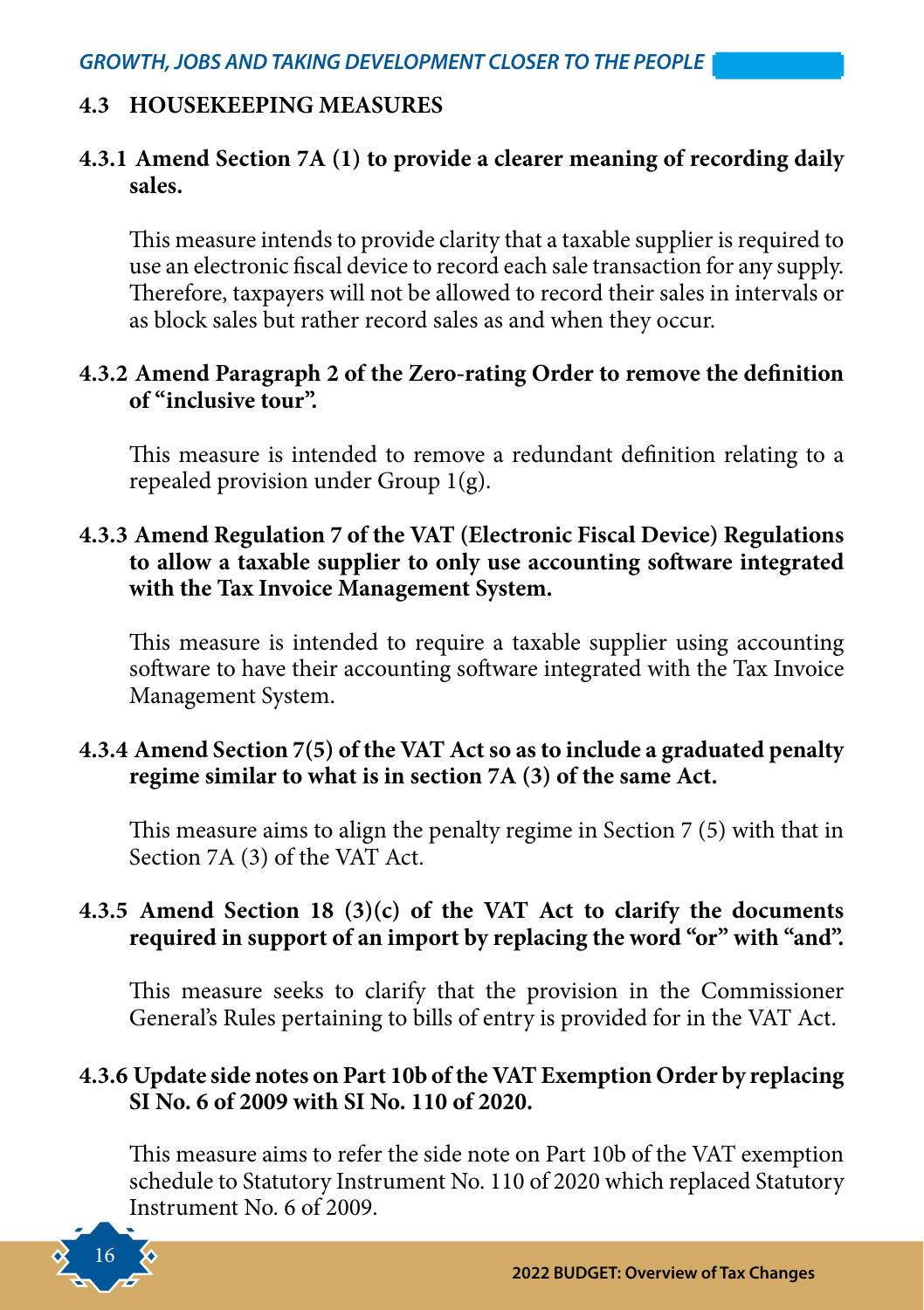#### **4.3.7Change the tax collection point for Value Added Tax on mobile phones from importation and point of sale to point of registration by the Zambia Information and Communications Technology Authority.**

This measure is intended to encourage compliance and enhance security through proper identification of mobile phones.

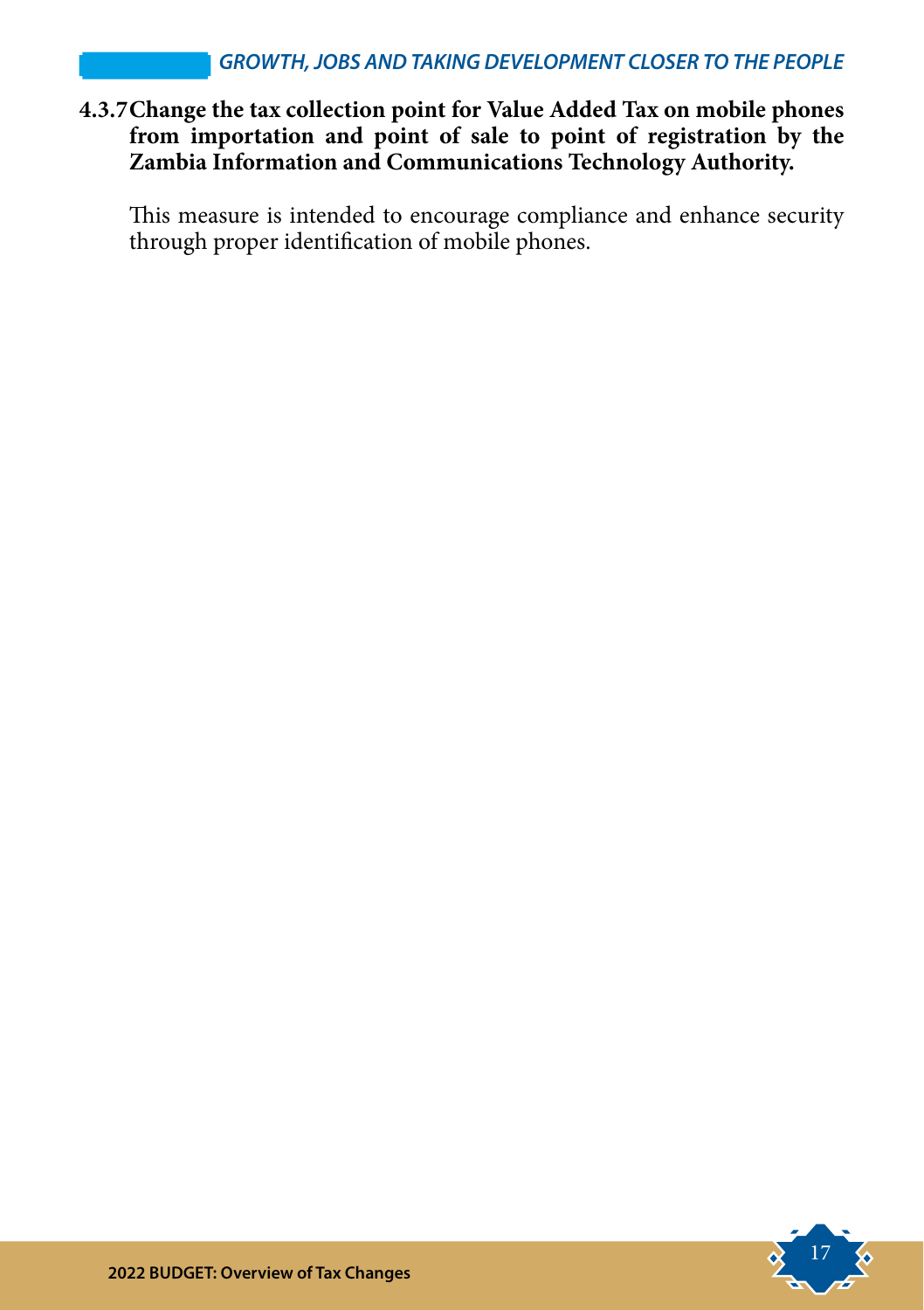#### **5.0 CUSTOMS AND EXCISE MEASURES**

#### **5.1 REVENUE CONCESSION MEASURES**

#### **5.1.1 Reduce Customs Duty to zero percent from 15 percent and 25 percent on solar street lights and solar charge control units, respectively.**

This measure seeks to promote uptake of alternative energy sources and thereby reduce dependency on the national grid.

#### **5.1.2 Harmonise Customs Duty rates at 15 percent from 40 percent or K5 per kilogram, whichever is greater, applicable on tyres for lorries and buses as well as construction and agriculture machinery.**

The measure is intended to reduce the input costs in these sectors.

#### **5.1.3 Extend the waiver of customs duty on safari game viewing vehicles, tourist buses and coaches to 31st December, 2023.**

This measure intends to extend relief to the tourism sector following the adverse impact of the Covid-19 pandemic. The relief will only apply to accommodation establishments, convention centres and tourism enterprises.

#### **5.1.4 Extend to 31st December 2022 suspension of Customs Duty on importation of refrigerated trucks for agro-processing, processors of milk and manufacturers of medicaments.**

This measure is intended to support the supply of perishable goods on the domestic and export markets.

#### **5.1.5 Increase the exemption value of goods on which duty is not paid to US \$500 from US \$50 inclusive of freight and insurance.**

This measure aims to provide relief on importation of petty consignments. This however excludes goods consigned through parcel post or air freight.

#### **5.1.6 Remove 5 percent Customs Duty on filler masterbatch.**

This measure is intended to reduce costs in the plastic manufacturing industry and thereby encourage domestic value addition and create employment.

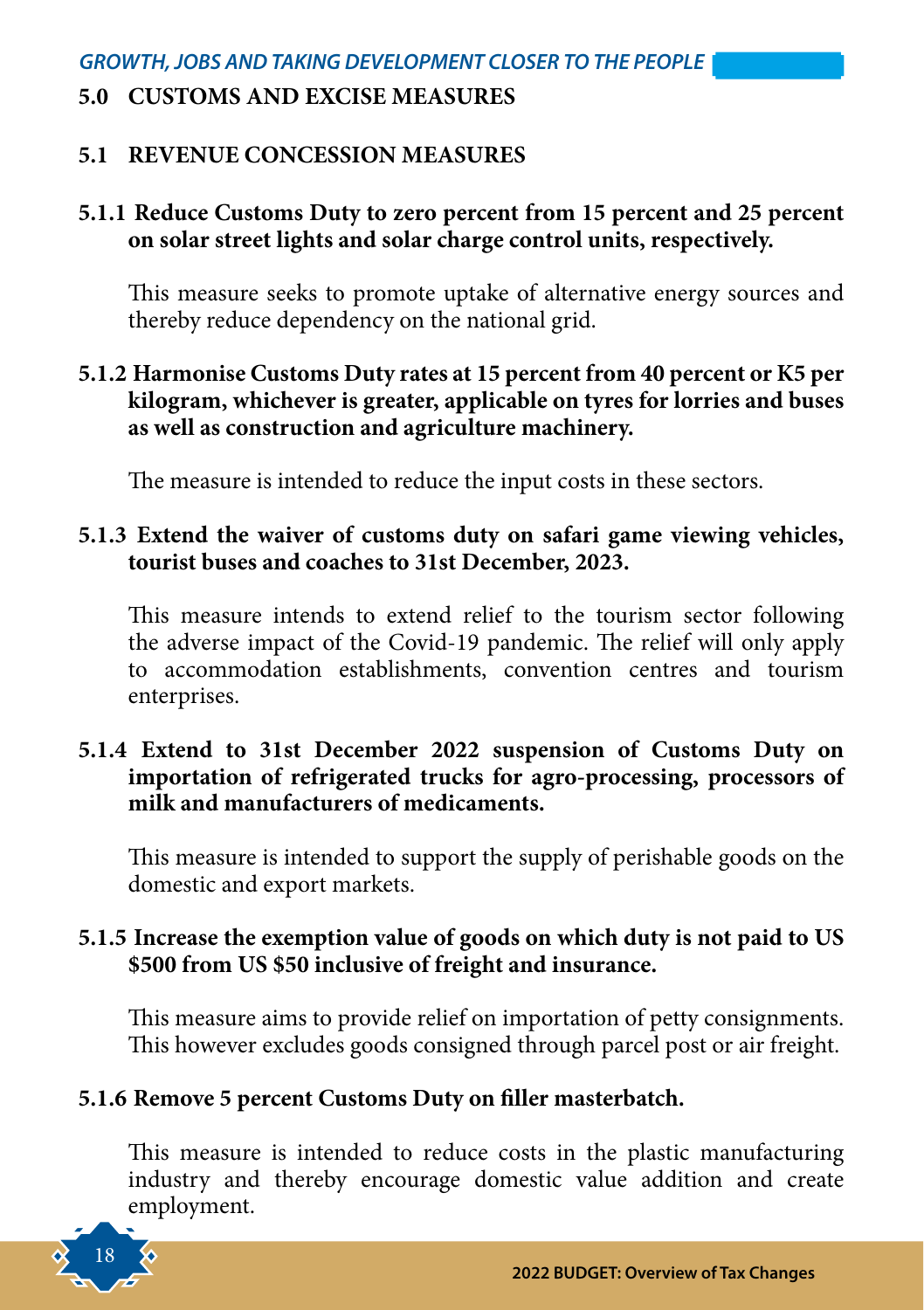#### **5.1.7 Remove 5 percent Customs Duty on cattle breeding stock.**

This measure aims to increase the domestic production of cattle and thereby increase the supply of meat and meat products on the domestic market.

#### **5.1.8 Suspend the 5 percent Customs Duty on grandparent and/or parent stock of day-old chicks when imported by a breeding company for oneyear effective 1st November, 2021.**

This measure aims to increase domestic production of chickens and thereby increase the supply of chickens and chicken products on the domestic market.

#### **5.1.9 Remove 10 percent Export Duty on Maize effective 1st November, 2021.**

This measure aims to stimulate domestic production of maize and enhance the competitiveness of maize exports.

#### **5.1.10 Remove Selected Goods Surtax of 5 percent on bovine semen.**

This measure is intended to increase domestic production of cattle and thereby increase the supply of meat and meat products on the domestic market.

#### **5.2 COMPENSATING MEASURES**

#### **5.2.1 Increase Customs Duty to 25 percent from 15 percent on floor and wall tiles imported from outside the COMESA and SADC regions.**

This measure is intended to support domestic production of floor and wall tiles and create employment.

#### **5.2.2 Increase Customs Duty to 25 percent from 5 percent and 15 percent on yarn made from acrylic fibre of HS codes 5511.10.00, 5509.31.00, 5509.32.00, 5509.11.00, 5509.12.00 and 5509.22.00 imported from outside the COMESA and SADC regions.**

This measure aims to promote the growth of the domestic textile industry and create employment.

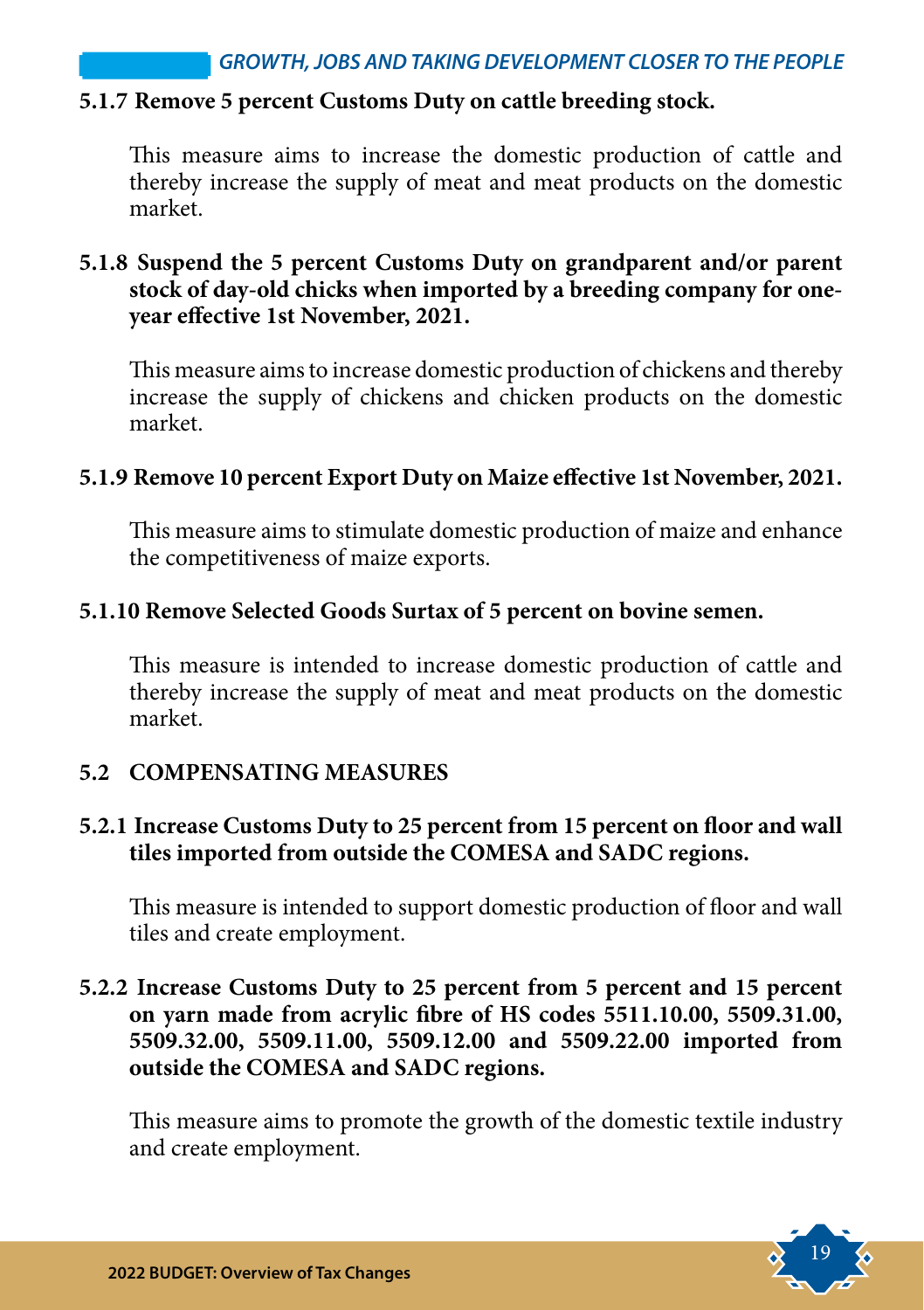**5.2.3 Increase specific Excise Duty on cigarettes to K355 per mille from K302 per mille.**

The measure intends to adjust the specific duty rates for inflation.

**5.2.4 Increase specific Excise Duty on unmanufactured tobacco, tobacco refuse, smoking tobacco whether or not containing tobacco substitutes, water pipe tobacco and cutrag to K355 per kg from K240 per kg.**

The measure intends to adjust the specific duty rates for inflation.

#### **5.2.5 Increase the specific Excise Duty on opaque beer to 50 ngwee per litre (packaged) and to one Kwacha per litre (unpackaged) from 15 ngwee.**

The measure intends to raise revenue to finance the provision of public goods and services.

#### **5.2.6 Introduce Excise Duty on coal at the rate of 5 percent.**

This measure is intended to discourage the use of coal which is harmful to the environment.

#### **5.2.7 Introduce Selected Goods Surtax at the rate of 5 percent on knitted or crocheted jerseys, pullovers, cardigans, waistcoats and similar articles.**

This measure intends to promote domestic value addition and job creation in the textile industry.

#### **5.2.8 Introduce Selected Goods Surtax at the rate of 10 percent on imported cement bags.**

This measure is intended to support domestic production and encourage the use of locally manufactured cement bags.

#### **5.2.9 Increase Selected Goods Surtax to 20 percent from 5 percent on flexible intermediate bulk (FIB) bags.**

This measure is intended to support domestic production and encourage the use of locally manufactured FIB bags.

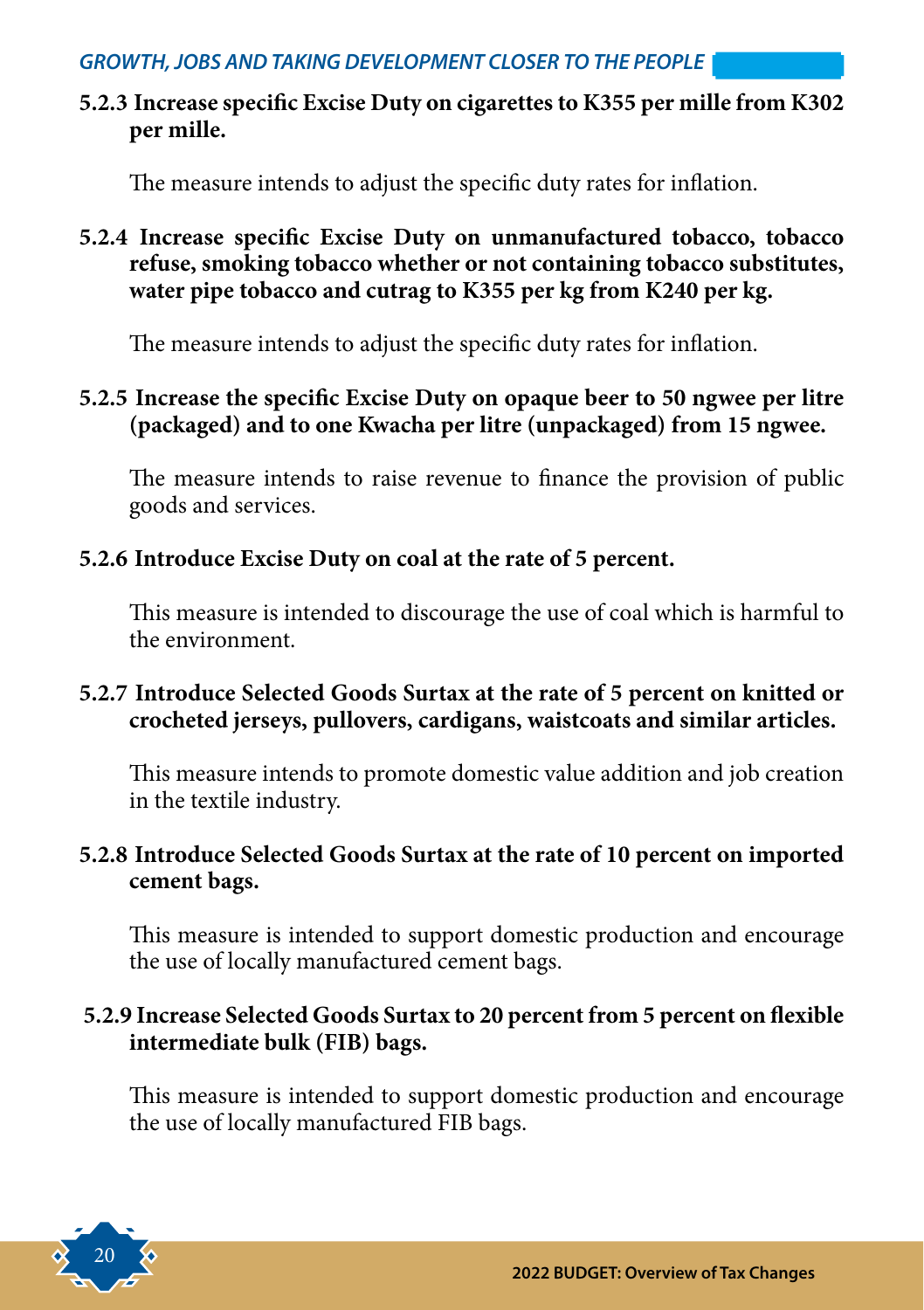#### **5.2.10 Introduce Selected Goods Surtax at the rate of 20 percent on imported glass of HS codes 7005.10.00, 7005.21.00, 7005.29.00 and 7005.30.00.**

This measure is intended to support domestic production and encourage the use of locally manufactured glass and glass products.

#### **5.2.11 Introduce Selected Goods Surtax at the rate of 5 percent on imported floor and wall tiles.**

This measure is intended to support domestic production and encourage the use of locally manufactured floor and wall tiles.

#### **5.2.12 Introduce Selected Goods Surtax at the rate of 5 percent on selected fruits and vegetables.**

This measure is intended to promote domestic production and consumption of fruits and vegetables.

#### **5.3 HOUSEKEEPING MEASURES**

#### **5.3.1Introduce an Application Form for the beneficiaries of the duty waiver under Regulation 87A.**

This measure seeks to strengthen administrative provisions for granting duty waiver on imported vehicles specially modified for differently abled persons.

#### **5.3.2 Review the categories of qualifying goods under the Public Benefit Organisation (PBO) scheme for tax purposes.**

This measure is intended at strengthening administrative provisions for granting duty exemptions on importations by Public Benefit Organisations.

#### **5.3.3 Introduce a separate Harmonised System (HS) codes for Popcorn.**

This measure is intended to separate HS classification of popcorn from similar products.

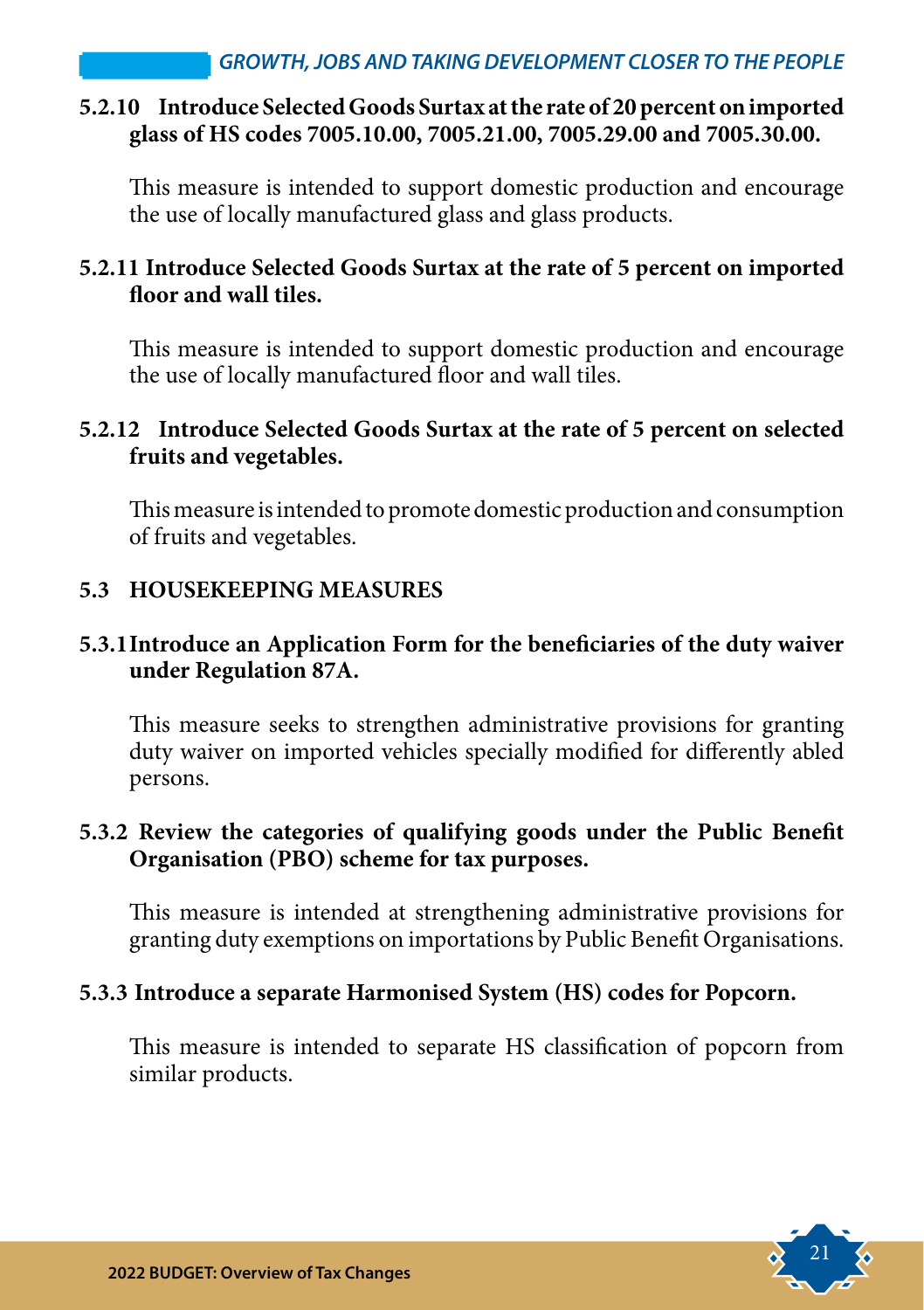**5.3.4Introduce a time limit of 30 days within which an objection to an assessment or any other objection can be lodged with the Commissioner General.** 

This measure aims to ensure timely resolution of disputes arising from objections.

**5.3.5 Extend the time frame within which a taxpayer may appeal to the Tax Appeals Tribunal, after a notice has been served by the Commissioner General, to 30 days from the current 20 days.** 

The measure is intended to extend the time frame within which a taxpayer may appeal to the Tax Appeals Tribunal against a decision made by the Commissioner General.

#### **5.3.6 Provide for the Commissioner General to waive ASYCUDA processing fees that arise as a result of administrative omissions and/or errors that are not in any way attributed to a taxpayer.**

This measure seeks to ensure that only amendments arising from errors or omissions by taxpayers attract ASYCUDA processing and/or amendment fees.

#### **5.3.7 Align the First Schedule to the Customs and Excise Act (HS Codes) to the 2022 version of the World Customs Organisation (WCO) Harmonised Coding and Description System.**

This measure intends to align Zambia's national tariff book with the updated WCO Harmonised Coding and Description system which is revised every four to six years.

#### **5.3.8 Reduce the number of hours for goods that remain within customs premises after release from customs control without the payment of a storage fee, to eight (8) hours, from forty-eight (48) hours.**

This measure is intended to decongest Customs facilities and facilitate trade.

#### **5.3.9 Increase Storage fees to K150 (500 fee units) from the current K30 (100 fee units) per day to be paid on goods that remain within customs premises after eight (8) hours of being released from customs control.**

This measure is intended to discourage goods overstaying at Customs premises.

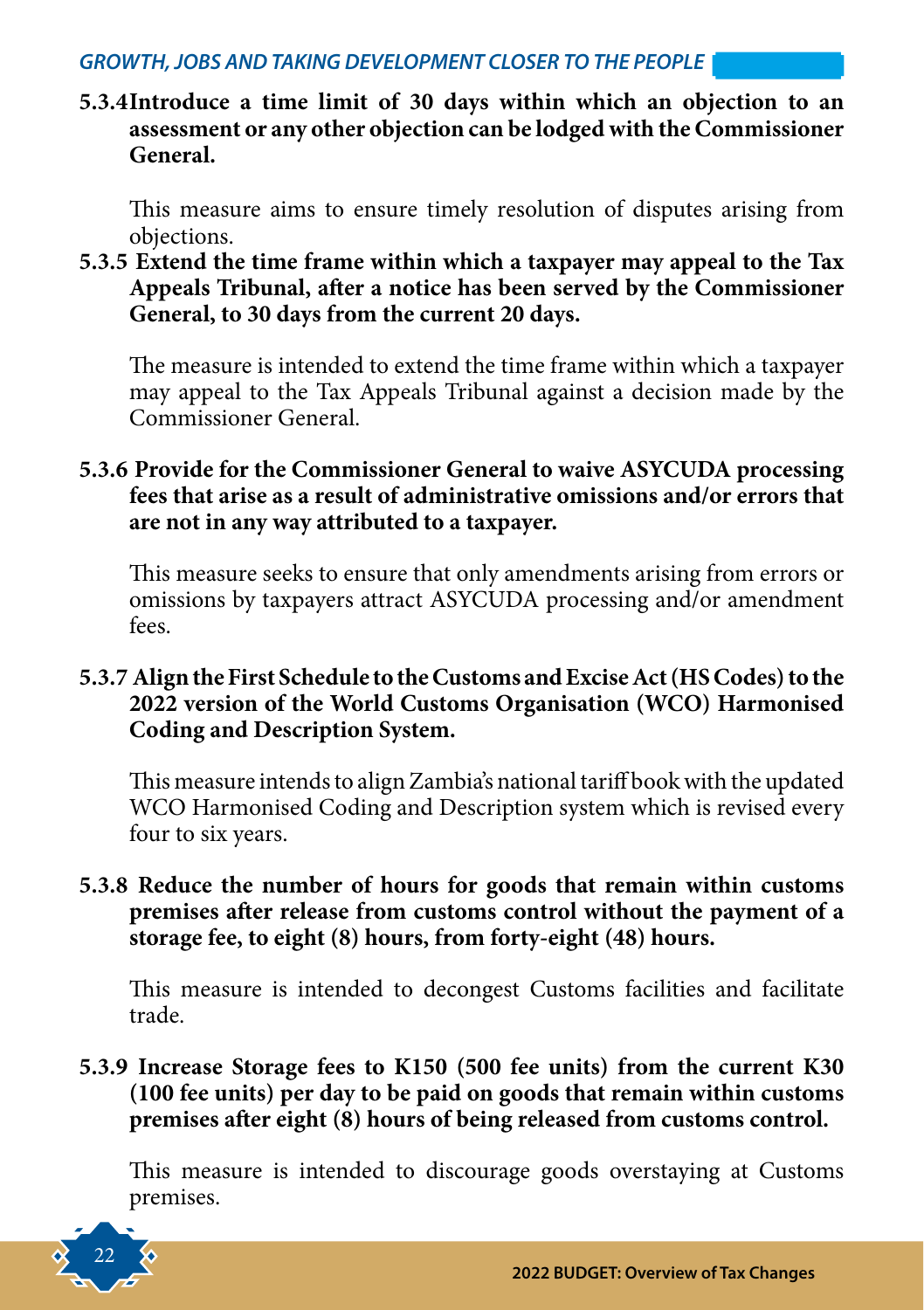#### **5.3.10 Provide a five (5) day limit, prior to the arrival of goods, for which an application for Advance Tariff Ruling may be submitted.**

This measure is intended to ensure timely evaluation of applications for an advance tariff ruling and enable the rendering of a Ruling prior to the arrival of the goods.

#### **5.3.11 Provide a time limit of 30 days within which an objection pertaining to a manufacturer's license for goods subject to excise and/or surtax can be lodged with the Tax Appeals Tribunal.**

This measure aims to ensure timely resolution of objections.

#### **5.3.12 Amend the Sixth Schedule to the Customs and Excise Act to correct the numbering of Clause (1) paragraph (3).**

The measure is intended to correct the numbering of the clauses in the Schedule.

#### **5.3.13 Amend the Customs and Excise (Spirit) (Refunds, Rebates and Remissions) Regulation, 2004, Statutory Instrument No. 16 of 2004 to update and consider current trends and manufacturing of methylated spirit and its usage.**

The measure is intended to update the legislation in light of new developments in the manufacture of methylated spirit and its uses.

#### **5.3.14 Reduce the license fee for excisable manufacturers to K4,500 from K9,000.**

This measure intends to provide relief to manufacturers of excisable commodities, especially Small and Medium Enterprises (SMEs).

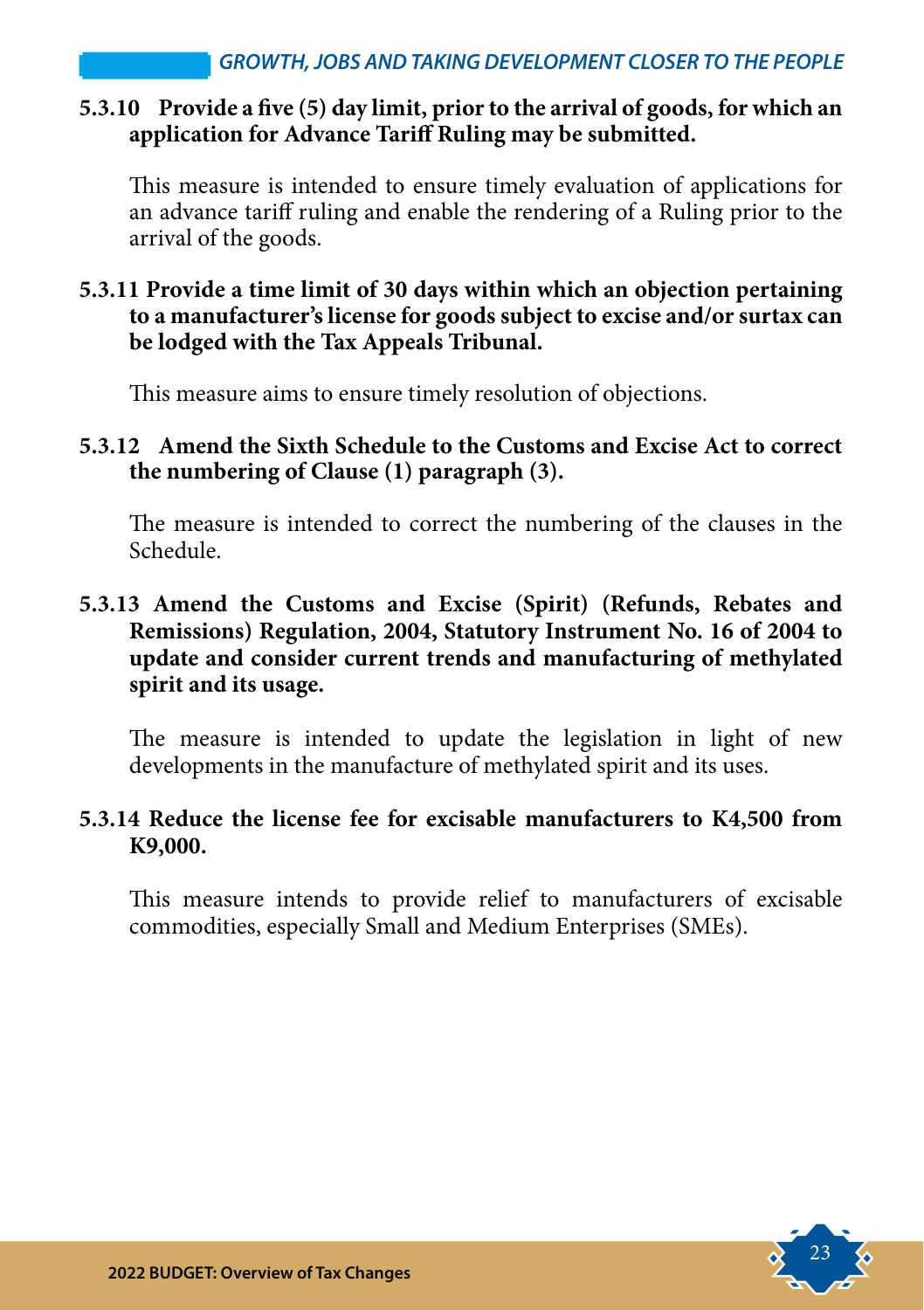#### **6.0 MEASURES TO REVAMP MULTI FACILITY ECONOMIC ZONES**

- **6.1 Introduce zero percent tax for a period of 10 years from first year of commencement of works in a Multi Facility Economic Zone or Industrial Park, on dividends declared on profits made on exports by companies operating in these economic zones under the Zambia Development Agency Act No. 11 of 2006;**
- **6.2 Introduce zero percent tax for a period of 10 years from first year of commencement of works in a Multi Facility Economic Zone or Industrial Park, on profits made on exports by companies operating in these economic zones under the Zambia Development Agency Act No. 11 of 2006. For years 11 to 13 only 50 percent of profits should be taxed and 75 percent of profits for years 14 and 15; and**
- **6.3 Reduce the threshold to US \$50, 000 for a Zambian citizen to qualify for incentives provided under the Zambia Development Agency Act No. 11 of 2006.**

These measures are intended to revamp and remodel the economic zones and make the incentives more targeted. Further, the reduction in the threshold is intended to encourage the participation of Zambians in the economic zones.